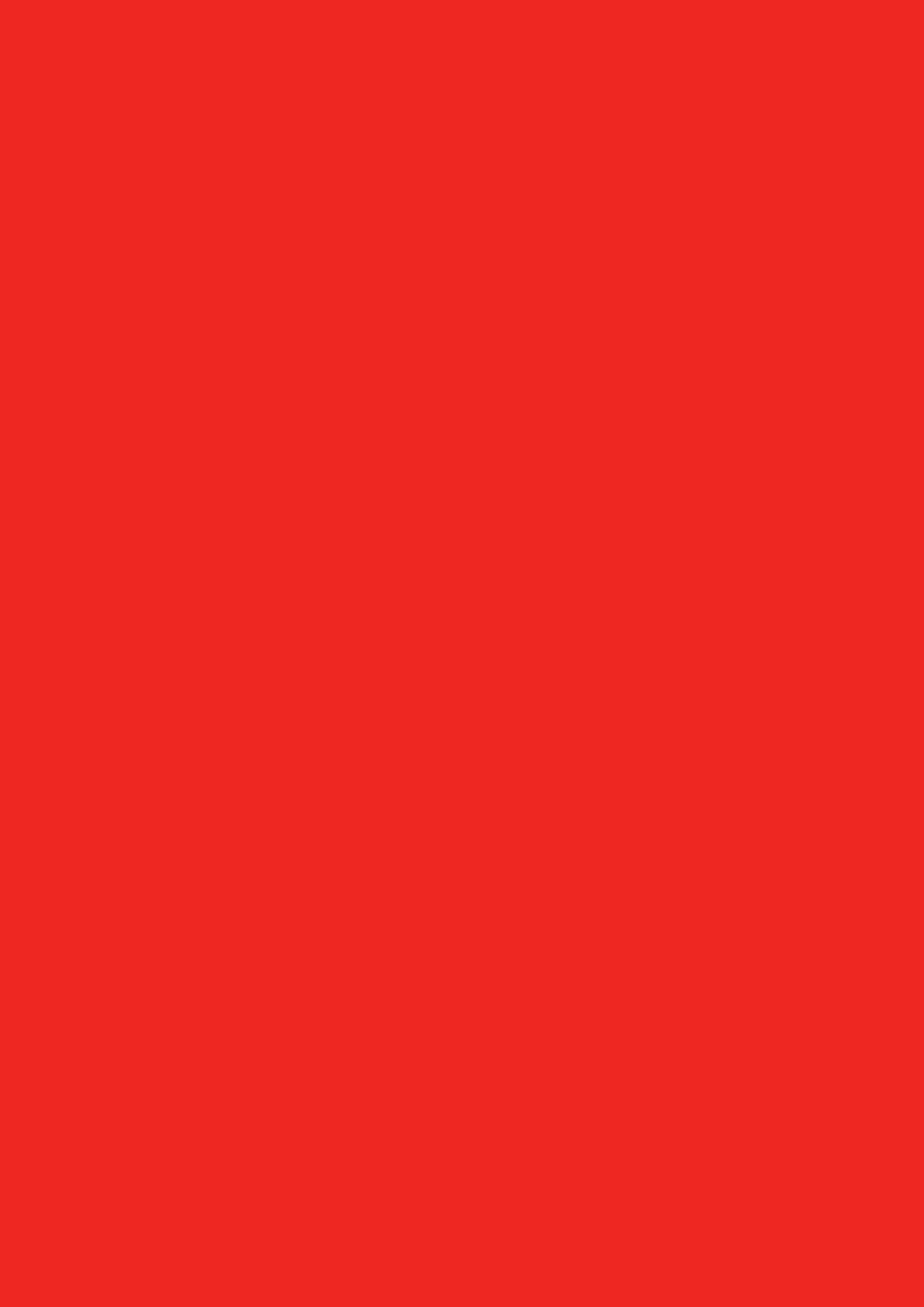## Guide to sections

| Introduction                                       | 2              |
|----------------------------------------------------|----------------|
| General terms                                      | 3              |
| Definitions                                        | 3              |
| General conditions                                 | 5              |
| General exclusions                                 | 6              |
| What to do when a loss occurs                      | $\overline{7}$ |
| How much we will pay                               | $\overline{7}$ |
| Our claims promise                                 | 8              |
| Section A - buildings and tenant's improvements    | 9              |
| The cover                                          | 9              |
| Optional cover: accidental damage                  | 13             |
| Section B - contents                               | 14             |
| The cover                                          | 14             |
| Optional cover: accidental damage                  | 19             |
| Section C - your liabilities                       | 20             |
| The cover                                          | 20             |
| 1. Your liability to your employees                | 20             |
| 2. Your liability to other people                  | 21             |
| Section D - emergency travel and security services | 22             |
| The cover                                          | 22             |
| <b>French and Spanish clauses</b>                  | 23             |
| French clauses                                     | 23             |
| Spanish clauses                                    | 24             |
| <b>Complaints procedure</b>                        | 29             |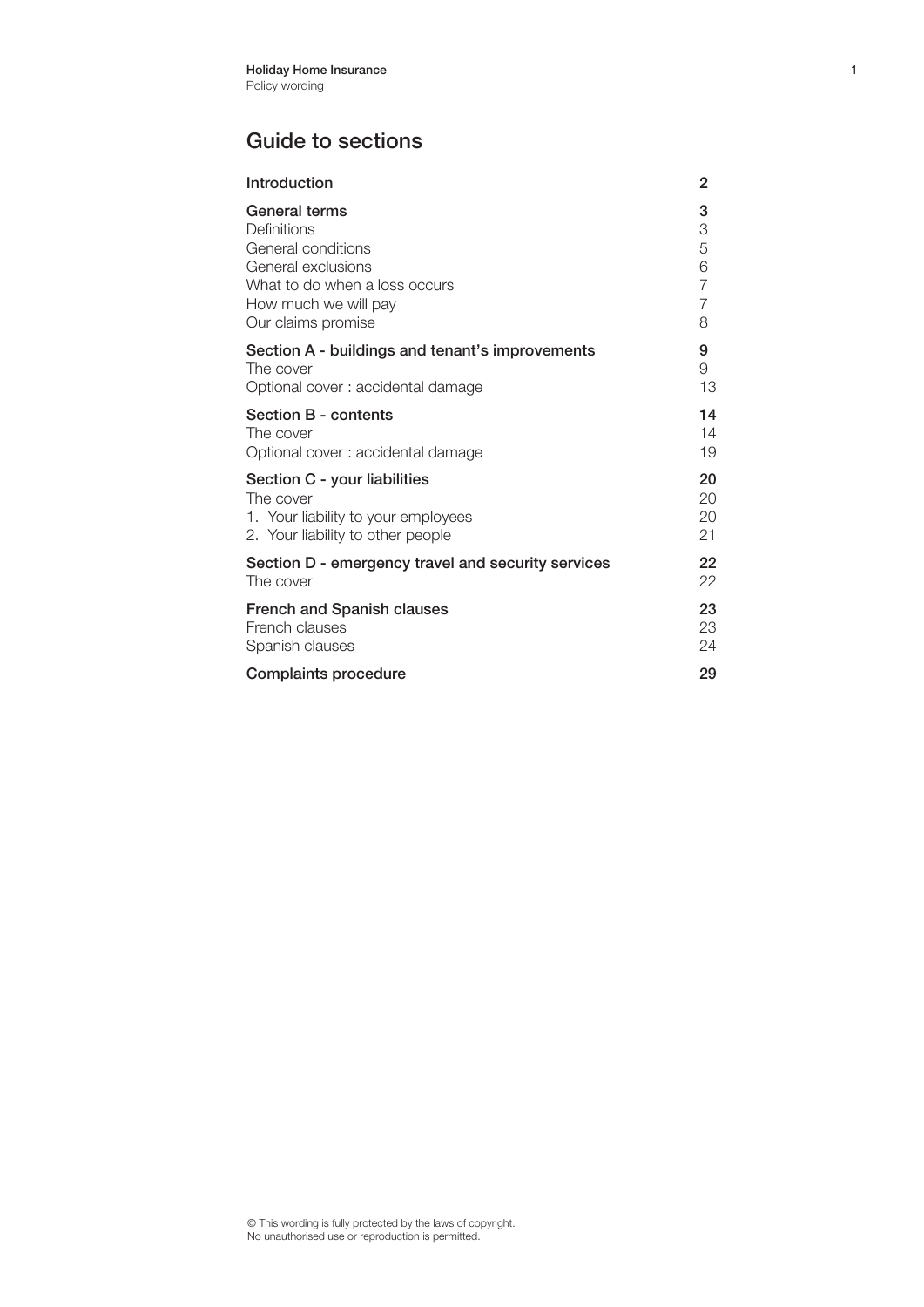#### Introduction

I am delighted that you have chosen Hiscox to protect your personal assets.

We take our responsibility as the insurer of your house or contents extremely seriously. I hope for both our sakes that you do not have a loss, but if you do, I want you to feel that we are there with all our energy to make you whole again.

If you ever find any part of our service less than satisfactory, please do not hesitate to get in touch with us by telephone: +44 (0)800 116 4627, or by email: customerservices@hiscox.com.

Koleit Hirax

Robert Hiscox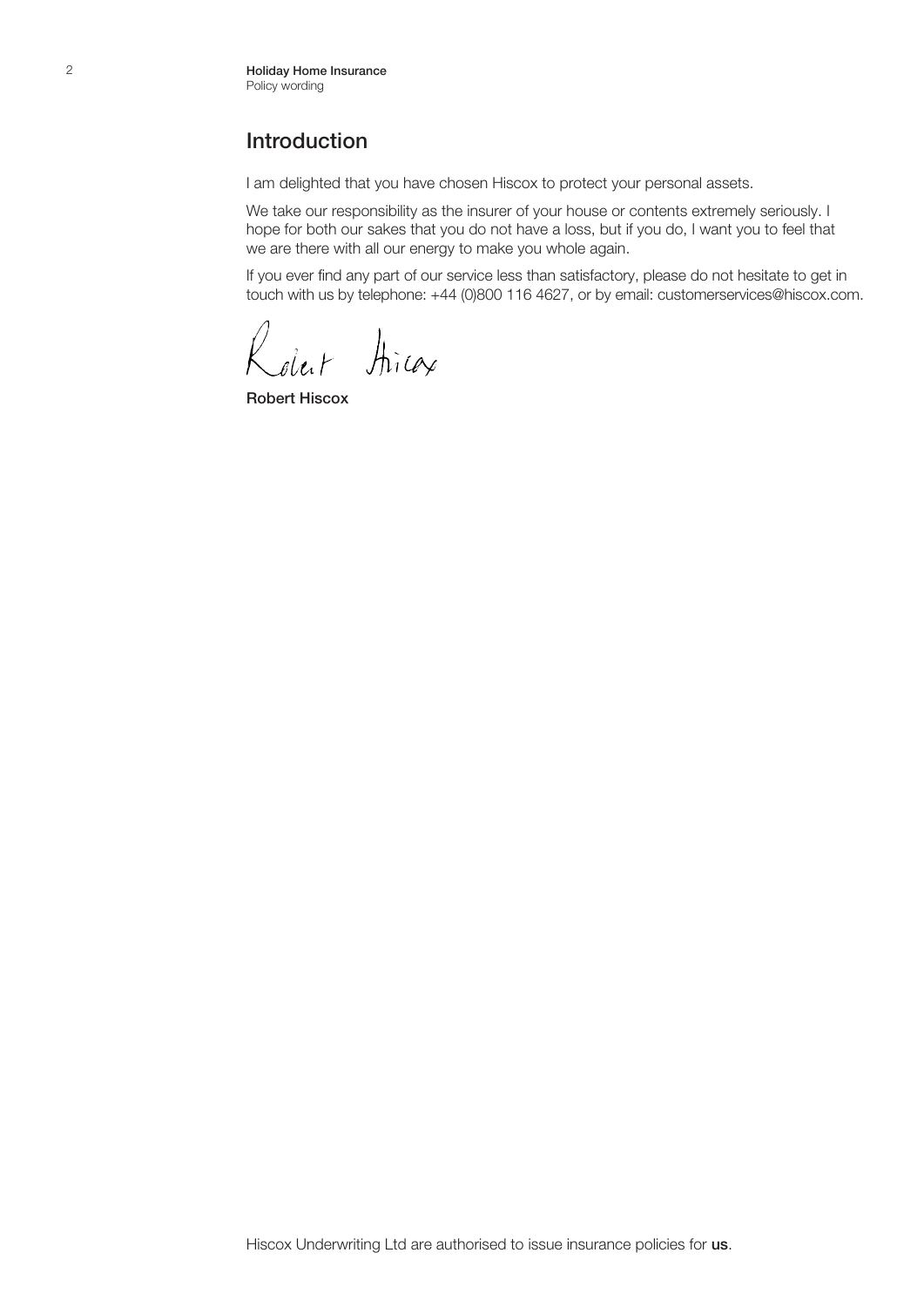Please read this insurance document, together with any endorsements and the schedule. very carefully. If anything is not correct, please return it immediately.

We will provide this insurance in return for the premium you have paid.

**Definitions** Words shown in **bold** type have the same meaning throughout this **policy** and are defined below.

Act of terrorism An act, including using or threatening to use force or violence, which:

- is committed by a person or group of people, whether acting alone or in connection with an organisation or government; and
- is for political, religious, ideological or similar reasons. This includes trying to influence a government or to frighten the public or any section of the public.

Amount insured The most we will pay as shown in the **schedule**. Unless we say otherwise, the amount applies to each incident of loss and will be automatically restored to the full amount after we pay a loss provided you carry out our recommendations to prevent further loss or damage.

Buildings **Any permanent structure used for domestic purposes within the grounds of your holiday** home including:

- fixtures and fittings;
- lifts:
- domestic fixed fuel tanks;
- swimming pools;
- outbuildings and permanent structures;
- radio and television aerials, satellite dishes, their fittings and masts;

all at the address shown in the **schedule** and which belong to **you** or for which **you** are legally responsible.

We do not include within buildings:

- 1. any structure, or part of a structure, used for any business activity other than letting the holiday home;
- 2. any plant or tree, other than hedges;
- 3. land or water.

Contents Household goods, **fine art**, clothing and personal property, all of which belong to **you** or for which **you** are legally responsible.

We do not include the following property within contents:

- 1. valuables;
- 2. any item used for any business activity, other than letting the holiday home;
- 3. motorised vehicles, and their accessories, other than domestic gardening equipment, golf buggies and wheelchairs;
- 4. caravans and trailers;
- 5. watercraft;
- 6. aircraft;
- 7. electronic data;
- 8. any animal, plant or tree;
- 9. land or water;
- 10. any part of the **buildings**.

Endorsement A change to the terms of the **policy** agreed by us in writing.

Excess The amount for which you are responsible as the first part of each agreed claim.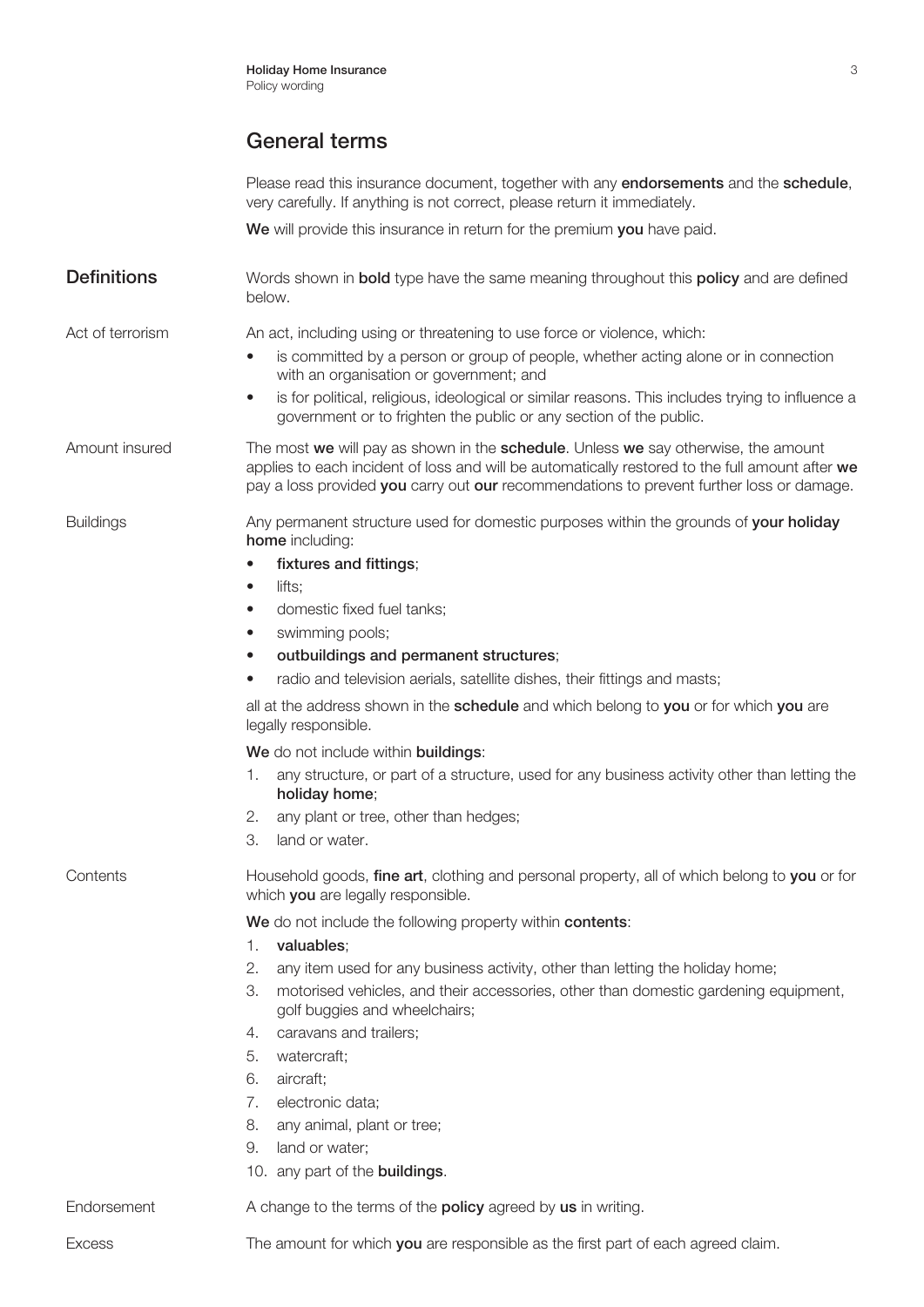| Fine art                                 | Art, antiques and collectibles of particular value due to their age, style, artistic merit or<br>collectibility including:                                                                                                                                                                                                              |  |  |
|------------------------------------------|-----------------------------------------------------------------------------------------------------------------------------------------------------------------------------------------------------------------------------------------------------------------------------------------------------------------------------------------|--|--|
|                                          | furniture;<br>$\bullet$<br>paintings, drawings, etchings, prints and photographs;<br>$\bullet$<br>tapestries and rugs;<br>$\bullet$<br>manuscripts;<br>$\bullet$<br>porcelain and sculpture;<br>$\bullet$<br>stamps or coins forming part of a collection;<br>$\bullet$<br>gold, silver, and gold and silver-plated items;<br>$\bullet$ |  |  |
|                                          | clocks and barometers;<br>$\bullet$                                                                                                                                                                                                                                                                                                     |  |  |
|                                          | all of which belong to you or for which you are legally responsible.<br>We do not include valuables within fine art (valuables are defined below).                                                                                                                                                                                      |  |  |
|                                          | We do not cover fine art which is business property.                                                                                                                                                                                                                                                                                    |  |  |
| Fixtures and fittings                    | All items that are fixed to and form part of the structure of the <b>holiday home</b> including:<br>decorations including wall paper, murals and stencilling;<br>$\bullet$<br>bathroom suites;<br>$\bullet$<br>fitted kitchens;<br>$\bullet$<br>flooring.<br>$\bullet$                                                                  |  |  |
| Holiday home                             | The house or apartment at the address shown in your schedule, including the<br>greenhouses, outbuildings and garages used for domestic purposes at the same address.                                                                                                                                                                    |  |  |
| Money                                    | Cash, cheques, bank drafts, travel tickets, traveller's cheques, current postage stamps,<br>savings certificates, premium bonds or other negotiable documents.                                                                                                                                                                          |  |  |
| Outbuildings and<br>permanent structures | Outbuildings not attached to the main building, perimeter walls, retaining walls, terraces,<br>gates, hedges, fences, patios, hard tennis courts, swimming pools, driveways, footpaths<br>and other structures not used for living purposes (other than the main building).                                                             |  |  |
| Outdoor items                            | Garden furniture, ornaments, statues, and other similar items that are normally left outdoors.                                                                                                                                                                                                                                          |  |  |
| Period of insurance                      | The time for which this policy is in force as shown in the schedule.                                                                                                                                                                                                                                                                    |  |  |
| Policy                                   | This insurance document and the schedule, including any endorsements.                                                                                                                                                                                                                                                                   |  |  |
| Schedule                                 | The document showing your name, your address and your insurance details that we sent<br>you when we accepted this insurance or following any subsequent amendment to your<br>cover, whichever is the more recent.                                                                                                                       |  |  |
| Standard construction                    | Built of brick, stone or concrete, and roofed with slate, tile, asphalt, metal or concrete.                                                                                                                                                                                                                                             |  |  |
| Tenant's improvements                    | Improvements you have made to the fixtures and fittings (including decorations) and any<br>radio and television aerials, satellite dishes and their fittings and masts that belong to you or<br>for which you are legally responsible. This applies where you do not own or are not<br>responsible for insuring the <b>buildings</b> .  |  |  |
| Valuables                                | Jewellery, gemstones, watches, furs and guns, which belong to you or for which you are<br>legally responsible.                                                                                                                                                                                                                          |  |  |
| We/Us/Our                                | The insurer named in the schedule.                                                                                                                                                                                                                                                                                                      |  |  |
| You/Your                                 | The person named as the insured in the <b>schedule</b> and all permanent members of that<br>person's household including the domestic staff who live in the holiday home.                                                                                                                                                               |  |  |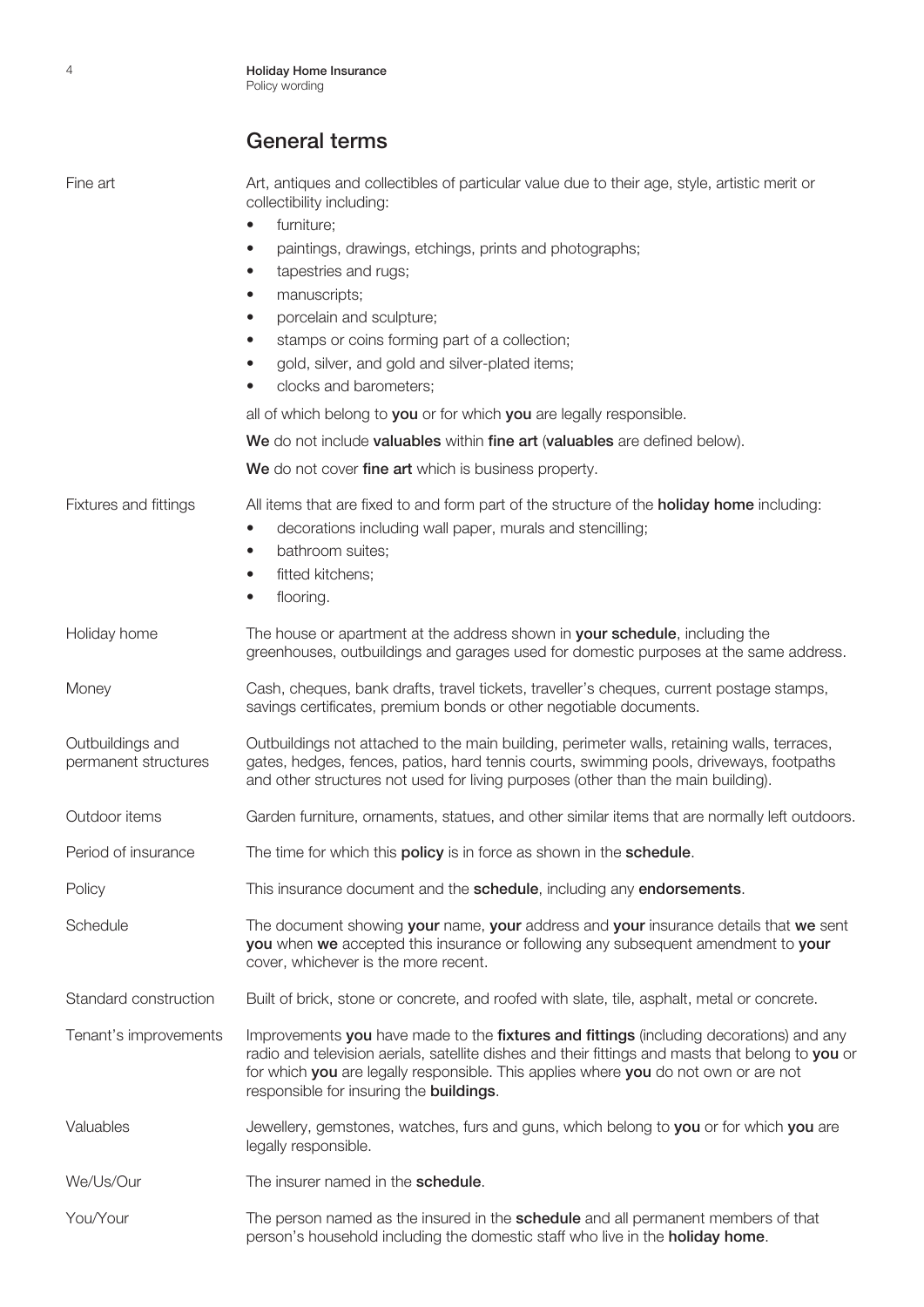General conditions The following conditions apply to the whole of this policy.

1. Information In deciding to accept this insurance and in setting the terms and premium, we have relied on the information **you** have given **us. You** must take care when answering any questions we ask by ensuring that all information provided is accurate and complete.

> You must tell us, as soon as possible, if there are any changes to the information you have given us. If you are in any doubt, please contact us.

> When we are notified of a change we will tell you if this affects your policy. For example we may cancel your policy in accordance with the cancellation condition, amend the terms of your policy or require you to pay more for your insurance.

If you do not inform us about a change it may affect any claim you make or could result in your insurance being invalid.

#### 2. Misrepresentation If we establish that you deliberately or recklessly provided us with false information we will treat this insurance as if it never existed and decline all claims.

If we establish that you were careless in providing us with the information we have relied upon in accepting this insurance and setting its terms and premium we may:

- treat this insurance as if it had never existed and refuse to pay all claims and return the premium paid. We will only do this if we provided you with insurance cover which we would not otherwise have offered;
- amend the terms of your insurance. We may apply these amended terms as if they were already in place if a claim has been adversely impacted by your carelessness;
- charge you more for your insurance or reduce the amount we pay on a claim in the proportion that the premium you have paid bears to the premium we would have charged vou:
- cancel your policy in accordance with the cancellation condition.

We will write to you if we:

- intend to treat this insurance as if it never existed;
- need to amend the terms of your policy; or
- require you to pay more for your insurance.
- 3. False claims If you have made a false claim, we can refuse to pay a claim or we can treat this insurance as though it had never existed.
- 4. Building works If you intend to undertake any work to extend, renovate, build or demolish any part of the buildings and the estimated cost is more than £25,000, you must tell us about the work at least 30 days before the work starts and before **you** enter into any contract for the works. If you do not, we will not have to pay any claim caused by or resulting from the building works. You do not have to tell us if the work is for redecoration only.
- 5. Premium payment We will not make any payment under this policy unless you have paid the premium.
- 6. Correct amounts When accepting this insurance, we expect that the amounts insured will represent the full insured value of the property insured.
	- 1. For buildings, the full value is the estimated cost of rebuilding if the buildings were destroyed (this is not the same as the market value), including VAT but not including fees and extra expenses. We allow 15% of the cost of repairs for fees and extra expenses (see paragraph 5 of Section A - buildings and tenant's improvements).
	- 2. For tenant's improvements, the full value is the cost to repair or replace as new.
	- 3. For contents, the full value is the current cost as new.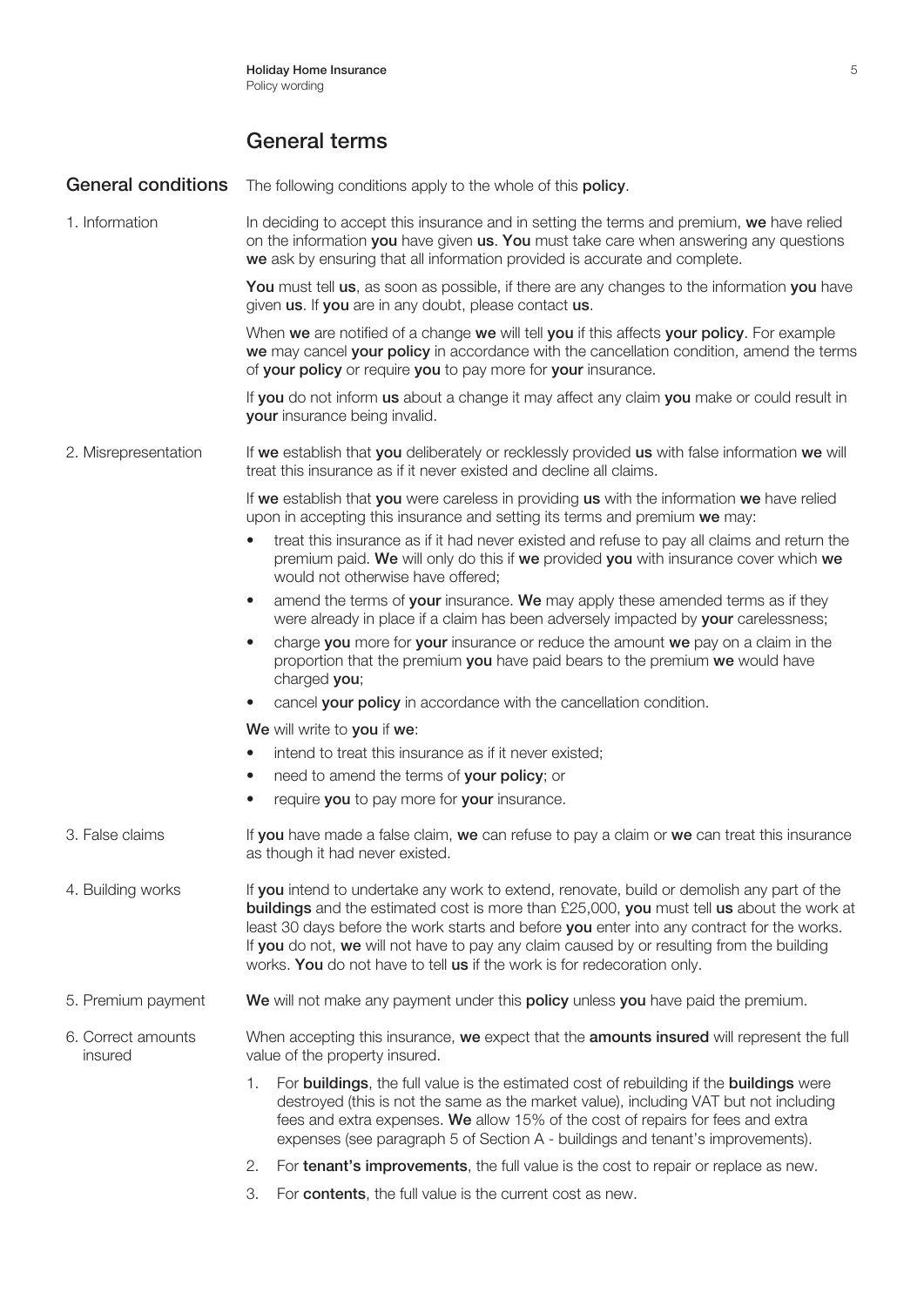|                           | For fine art, the full value is the current market value<br>4.                                                                                                                                                                                                                                 |
|---------------------------|------------------------------------------------------------------------------------------------------------------------------------------------------------------------------------------------------------------------------------------------------------------------------------------------|
|                           | Indexation:<br>We will adjust the amount insured for buildings and contents at each<br>renewal according to an appropriate index. However you should check your<br>amounts insured when you renew your policy, to make sure that they<br>reflect the full value of the buildings and contents. |
| 7. Reasonable care        | You must take reasonable steps:                                                                                                                                                                                                                                                                |
|                           | to protect the property insured under this <b>policy</b> and to keep it in good condition and<br>a.<br>repair;                                                                                                                                                                                 |
|                           | to prevent accident or injury.<br>b.                                                                                                                                                                                                                                                           |
|                           | If you do not, we will not have to pay any related claim.                                                                                                                                                                                                                                      |
| 8. Cancellation           | You may cancel this policy up to 14 days from the start of the contract (plus postage time)<br>and receive a full premium refund.                                                                                                                                                              |
|                           | You may cancel this policy at any time by writing to us. If you have not made a claim, we<br>will return any premium you have paid for any period of insurance left.                                                                                                                           |
|                           | We may cancel this policy by sending you 30 days' notice by recorded post to your<br>correspondence address shown in the schedule. We will return any premium you have<br>paid for any period of insurance left.                                                                               |
|                           | However, we will not return any premium if the amount is less than £25.                                                                                                                                                                                                                        |
|                           | If you pay the premium by instalments and an instalment remains unpaid after 14 days, we<br>may cancel this <b>policy</b> from the date the last instalment was due.                                                                                                                           |
| 9. Third parties          | You and we are the only parties to this policy. Nothing in this policy is intended to give any<br>person any right to enforce any term of this <b>policy</b> which that person would not have had<br>but for the Contracts (Rights of Third Parties) Act 1999.                                 |
| 10. Joint insureds        | The most we will pay is the relevant amount insured.                                                                                                                                                                                                                                           |
|                           | If there is more than one of you, the total amount we will pay will not exceed the amount<br>we would be liable to pay to any one of you.                                                                                                                                                      |
| 11. Governing law         | Unless some other law is agreed in writing, this <b>policy</b> is governed by English law. If there is<br>a dispute, it will only be dealt with in the courts of England.                                                                                                                      |
| 12. Exchange rates        | If your policy is issued in Euros or US dollars, the following fixed exchange rates will be<br>used to convert the amounts shown in this policy wording: £1 = $61.5$ = USD 2.                                                                                                                  |
|                           | The amounts insured you have chosen, which are shown on your schedule, will be subject<br>to the rate of exchange in force at the time of conversion.                                                                                                                                          |
| <b>General exclusions</b> | The following exclusions apply to the whole of this <b>policy</b> . Any extra exclusions are shown<br>in the sections to which they apply.                                                                                                                                                     |
|                           | This insurance does not cover the following:                                                                                                                                                                                                                                                   |
|                           | 1. Loss, damage or liability arising out of a deliberate act by you or by anyone acting on<br>your behalf. This exclusion does not apply to theft of insured property by domestic<br>staff.                                                                                                    |
|                           | 2. Loss or damage caused by wear and tear or gradual deterioration, the use of<br>unsuitable or defective materials or parts, rust or oxidation, moth or vermin, normal<br>settlement, warping or shrinkage, rot, fungus, mould or infestation;                                                |
|                           | 3. Loss or damage caused by anything which happens gradually, including smoke and<br>rising damp.                                                                                                                                                                                              |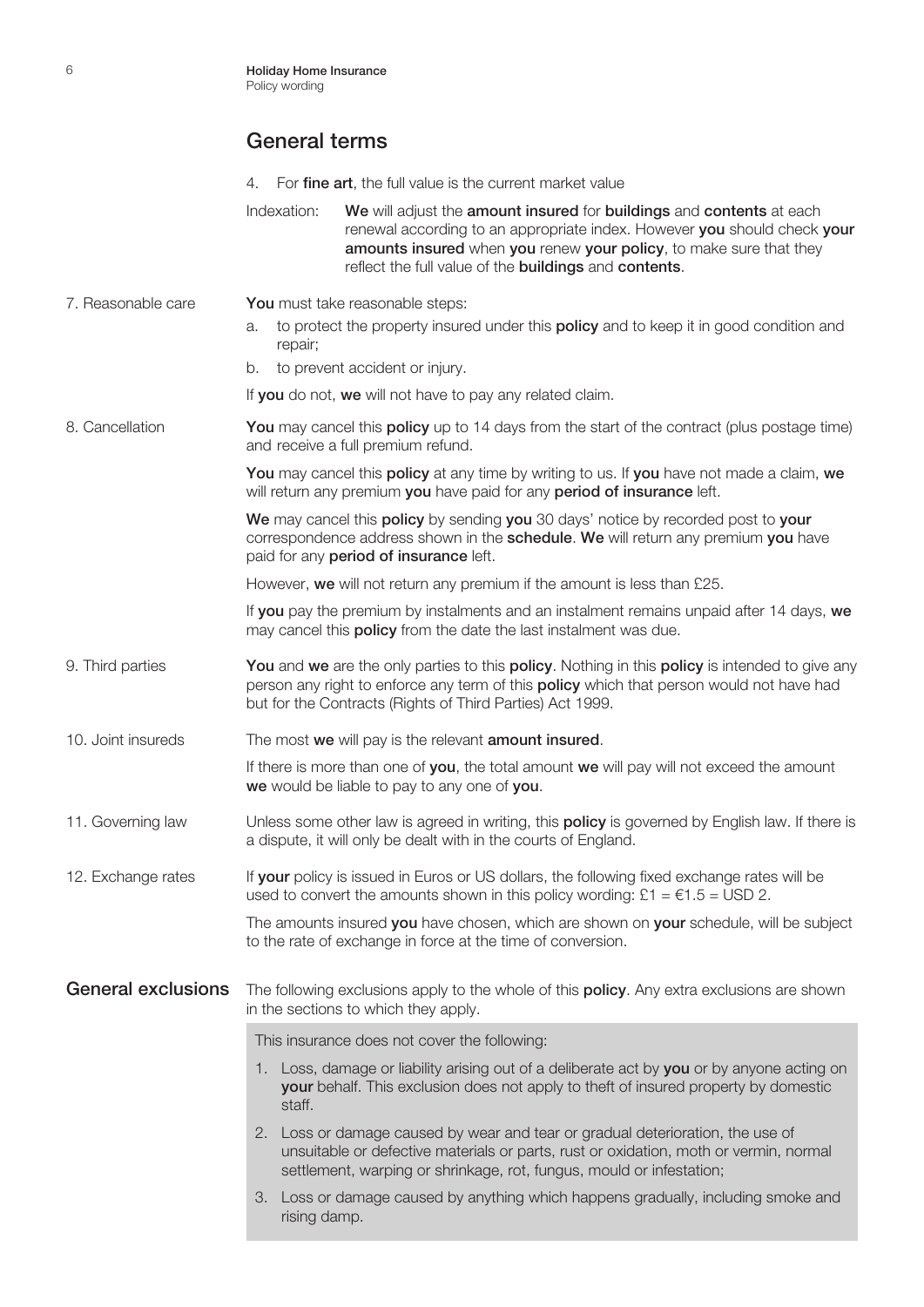|                                                  | 4. Loss or damage caused by coastal or river erosion.                                                                                                                                                                                                                                                                                             |
|--------------------------------------------------|---------------------------------------------------------------------------------------------------------------------------------------------------------------------------------------------------------------------------------------------------------------------------------------------------------------------------------------------------|
|                                                  | Your liability arising out of transmission of a computer virus.<br>5.                                                                                                                                                                                                                                                                             |
|                                                  | Loss or distortion of information resulting from computer error or malfunction or<br>6.<br>computer virus.                                                                                                                                                                                                                                        |
|                                                  | 7. Loss caused by you not receiving goods or services you have paid for through any<br>internet website.                                                                                                                                                                                                                                          |
|                                                  | 8. Loss of, or damage to, or the cost of replacing, any equipment, integrated circuit,<br>computer chip, computer software or any other computer-related equipment arising<br>directly from its failure to recognise, interpret or process correctly any date as its true<br>calendar date or to continue to function correctly beyond that date. |
|                                                  | 9. Loss, damage or liability arising directly or indirectly from nuclear reaction, nuclear<br>radiation or radioactive contamination.                                                                                                                                                                                                             |
|                                                  | 10. Loss, damage or liability directly or indirectly caused by war, invasion, act of foreign<br>enemies, hostilities (whether war be declared or not), civil war, rebellion, revolution,<br>insurrection, military or usurped power.                                                                                                              |
|                                                  | 11. Loss, damage or liability caused by or resulting from your property being confiscated,<br>taken, damaged or destroyed by or under the order of any government or public or<br>local authority.                                                                                                                                                |
|                                                  | 12. Any claim where you would be entitled to be paid under any other insurance if this<br>policy did not exist, except for any excess above the amount that would be covered<br>under the other insurance.                                                                                                                                        |
|                                                  |                                                                                                                                                                                                                                                                                                                                                   |
|                                                  |                                                                                                                                                                                                                                                                                                                                                   |
| What to do when<br>a loss occurs                 | The following claims conditions apply to the whole of this policy.                                                                                                                                                                                                                                                                                |
| How to make a claim                              | You must tell us as soon as possible about any incident which you may need to claim for<br>under this policy. If you do not, we will not have to pay your claim. If you think a crime<br>has been committed, you must also tell the police and obtain a crime reference number<br>from them.                                                      |
|                                                  | You must prove the loss or damage has happened and give us all the cooperation we<br>need.                                                                                                                                                                                                                                                        |
| Temporary emergency<br>repairs                   | If temporary repairs are needed urgently to prevent further damage, you should arrange for<br>them to be done immediately. Keep the bills because they may form part of your claim.                                                                                                                                                               |
|                                                  | Before any other repair work begins we have the right to inspect the damaged property.<br>We will tell you if we want to do this.                                                                                                                                                                                                                 |
| Injury to someone or<br>damage to their property | If someone is holding you responsible for injury or damage, you must immediately send to<br>us every letter of claim, claim form or correspondence you receive. You must not admit<br>liability or make an offer or promise of payment without our written permission, otherwise<br>we will not have to pay your claim.                           |
|                                                  | We may take over and deal with, in your name, the defence or settlement of any claim.                                                                                                                                                                                                                                                             |

Recovering a loss We may pursue, in your name but at our expense, recovery of amounts we may become payment liable to pay under this **policy. You** must give us all the assistance we may reasonably require to do this.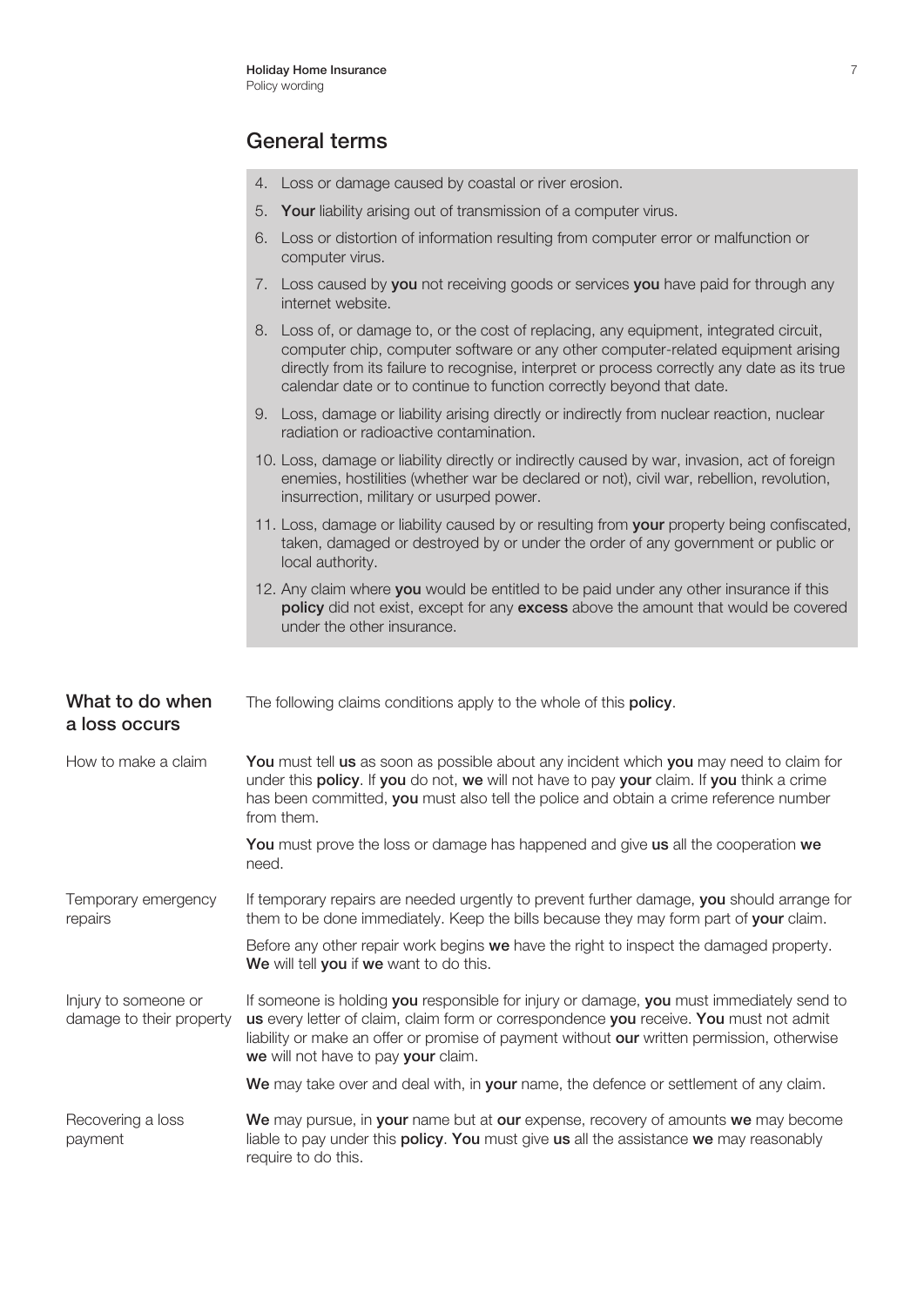**How much we** The basis upon which **your** claim will be settled is as follows. When we pay your claim, we will pay will deduct the amount of the excess shown in the schedule. Section A - buildings and **Buildings** tenant's improvements We will pay the cost of rebuilding or repair subject to the rebuilding or repairs being carried out, but if you and we agree that it is not reasonable to do this, we will pay you an amount which we both consider fair. The most we will pay is the amount insured. Tenant's improvements We will at our option repair or replace the damaged parts. Section B - contents We will decide whether to repair or replace the lost or damaged item or to make a cash settlement based on the replacement cost. We will not deduct any amount for wear and tear. For fine art, however, any cash settlement will be based on the market value of the item on the date the loss happened. The most we will pay is the amount insured. Specific limits The following amount is part of the total amount insured for contents. The most we will pay for: • gold, silver, and gold- and silver-plated items is £2,000 in total for each incident of loss; money is £250 in total for each incident of loss. Our claims promise We pride ourselves on offering a service that is fast, efficient and helpful. If we do not pay your claim within ten working days after receiving your acceptance form, we will pay you interest, at your bank's base rate. We will only do this if your premium payments are up to date and the agreed claim is more than £2,500. We can only keep this promise if you give us your bank details at the time you sign the acceptance form. We can then transfer the money into your account. This promise cannot

apply if you ask us to pay by another method.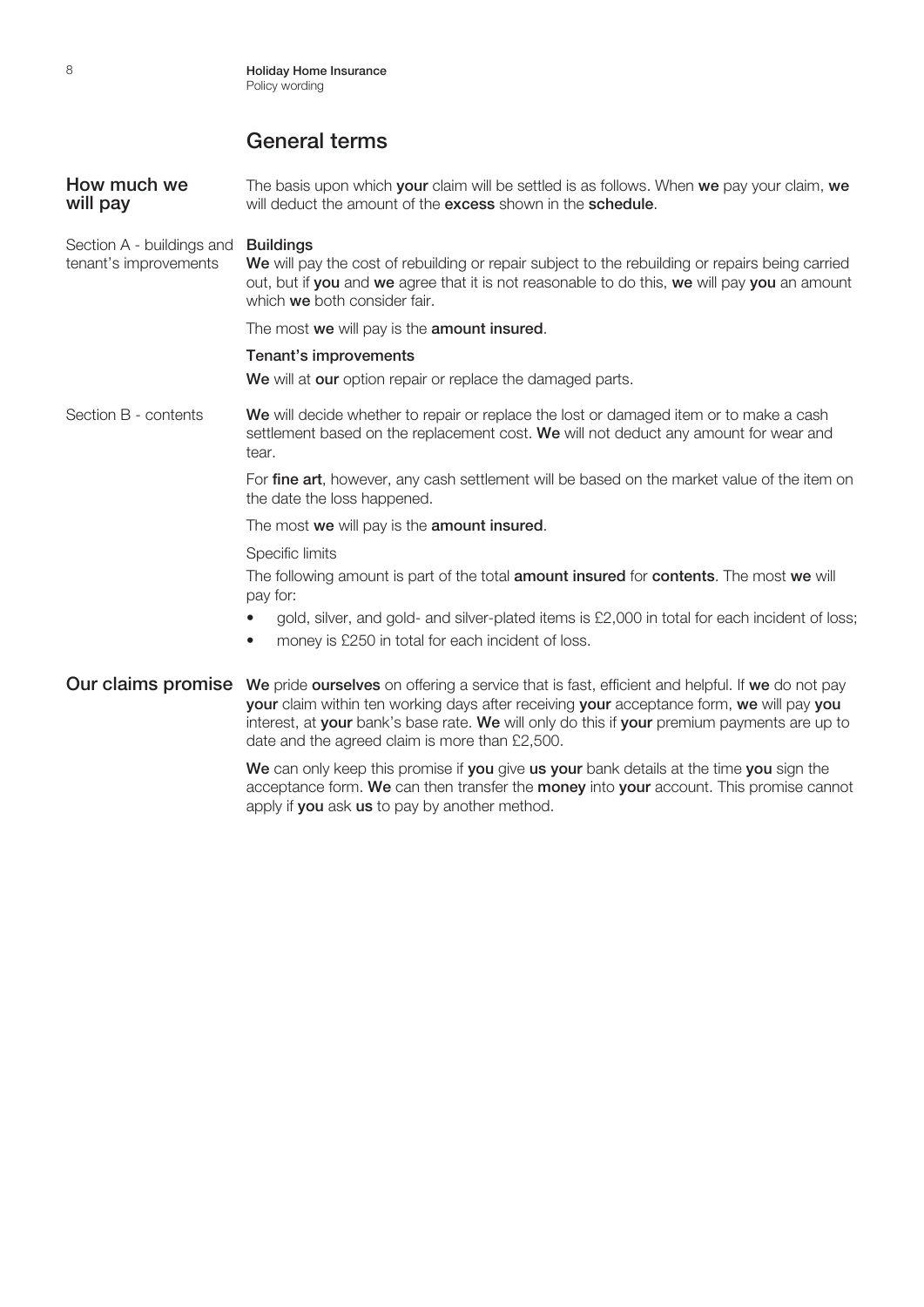Please read your schedule to see if the buildings or tenant's improvements are covered.

The general terms all apply to this section.

|                                              | What is insured                                                                                                                                                                                                                                   | What is not insured                                                                                                                                                                                                                                                                                                                                                                                                                 |
|----------------------------------------------|---------------------------------------------------------------------------------------------------------------------------------------------------------------------------------------------------------------------------------------------------|-------------------------------------------------------------------------------------------------------------------------------------------------------------------------------------------------------------------------------------------------------------------------------------------------------------------------------------------------------------------------------------------------------------------------------------|
| The cover                                    | The following covers are included<br>automatically if the <b>buildings</b> are covered<br>under this section.<br>If only tenant's improvements are covered<br>under this section, you are only insured for<br>the cover in paragraphs 1, 2 and 3. | The following extra exclusions also apply to<br>the relevant cover.                                                                                                                                                                                                                                                                                                                                                                 |
| 1. Buildings and<br>tenant's<br>improvements | The buildings or tenant's improvements<br>are insured against physical loss or physical<br>damage occurring during the period of<br>insurance and directly caused by the<br>following circumstances:                                              |                                                                                                                                                                                                                                                                                                                                                                                                                                     |
|                                              | А.<br>Fire, lightning, explosion or earthquake.                                                                                                                                                                                                   | А.                                                                                                                                                                                                                                                                                                                                                                                                                                  |
|                                              | В.<br>Storm or flood.                                                                                                                                                                                                                             | <b>B.</b><br>Loss or damage to gates, hedges and<br>fences.                                                                                                                                                                                                                                                                                                                                                                         |
|                                              | C.<br>Subsidence, ground heave of the site upon<br>which the buildings stand, or landslip.                                                                                                                                                        | C.<br>loss or damage to holiday homes not<br>a.<br>situated in the UK, France, Spain,<br>Portugal or Ireland<br>the first £1,000 of each incident of loss<br>b.<br>or damage;<br>loss or damage caused by subsidence,<br>C.<br>ground heave or landslip:<br>to domestic fixed fuel tanks,<br>Ι.<br>swimming pools, terraces,<br>patios, hard tennis courts,<br>driveways, footpaths, walls, gates,<br>hedges and fences, unless the |
|                                              |                                                                                                                                                                                                                                                   | main house is also physically<br>damaged at the same time;<br>ii. to solid floors unless the load<br>bearing walls are physically<br>damaged at the same time;<br>iii. as a result of demolition, alteration,<br>extension, repair or any similar<br>process to the buildings;                                                                                                                                                      |
|                                              |                                                                                                                                                                                                                                                   | iv. as a result of normal settlement,<br>faulty design, the use of faulty<br>materials or inadequate<br>construction of foundations;                                                                                                                                                                                                                                                                                                |
|                                              |                                                                                                                                                                                                                                                   | v. as a result of coastal or river erosion.                                                                                                                                                                                                                                                                                                                                                                                         |
|                                              | D.<br>Weight of snow.                                                                                                                                                                                                                             | D.<br>Loss or damage to domestic outbuildings<br>not of standard construction, gates,<br>hedges and fences.                                                                                                                                                                                                                                                                                                                         |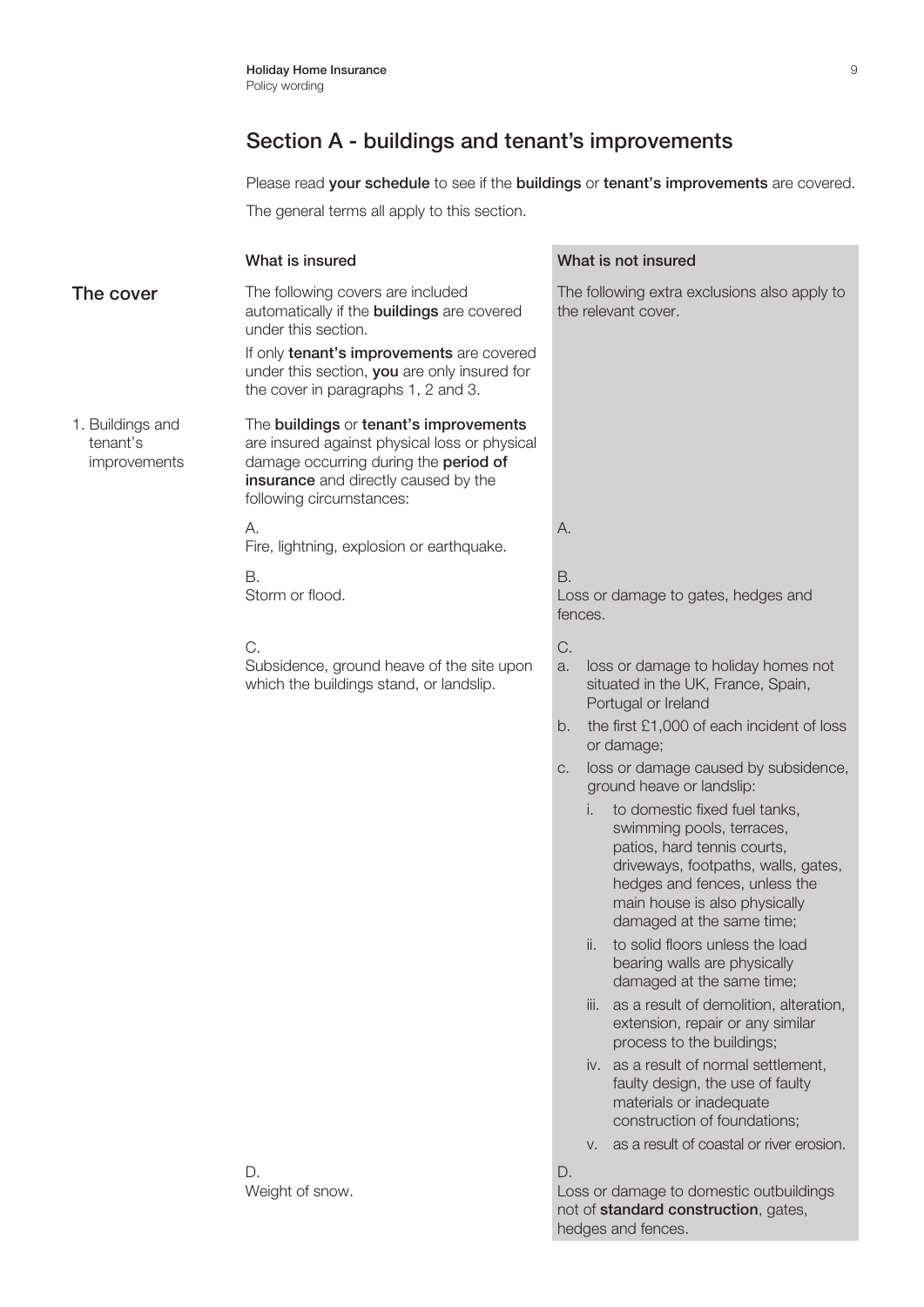#### What is insured What is not insured

#### E.

F.

G. Smoke.

H.

Escape of water from and frost damage to fixed water tanks, apparatus and pipes.

Leakage of oil from any fixed domestic

#### E.

Loss or damage:

- i. to swimming pools;
- ii. caused by subsidence, heave or landslip;
- iii. when the buildings are not sufficiently furnished for normal living purposes.

F.

#### G.

Loss or damage arising from gradually operating causes.

H.

I.

i.

ii.

Theft or attempted theft.

heating installation.

#### I.

Collision or impact involving:

- i. any vehicle, aircraft (or other aerial de vice or anything dropped from them) or animal;
- ii. aerials, satellite dishes or their fittings;
- iii. falling trees, branches, telegraph poles or lamp-posts.

#### J. An act of terrorism.

#### K.

Riots, violent disorder, civil commotion and labour disturbances.

#### L.

Vandalism and acts of malicious persons.

#### M.

Electrical power surge.

#### iii. loss or damage:

- a. caused by lopping, topping or felling on **your** own property
- b. to gates, hedges and fences.

#### J.

Loss or damage arising directly or indirectly from:

- i. biological or chemical contamination. This includes poisoning, or preventing or limiting the use of an object, due to the effects of any biological or chemical agent, or
- ii. any failure in the supply of gas, water, electricity or telephone service to the holiday home.

K.

#### L.

Loss or damage while the **buildings** are not sufficiently furnished for normal living purposes.

#### M.

Loss or damage caused by wear and tear or use contrary to the manufacturer's recommendation.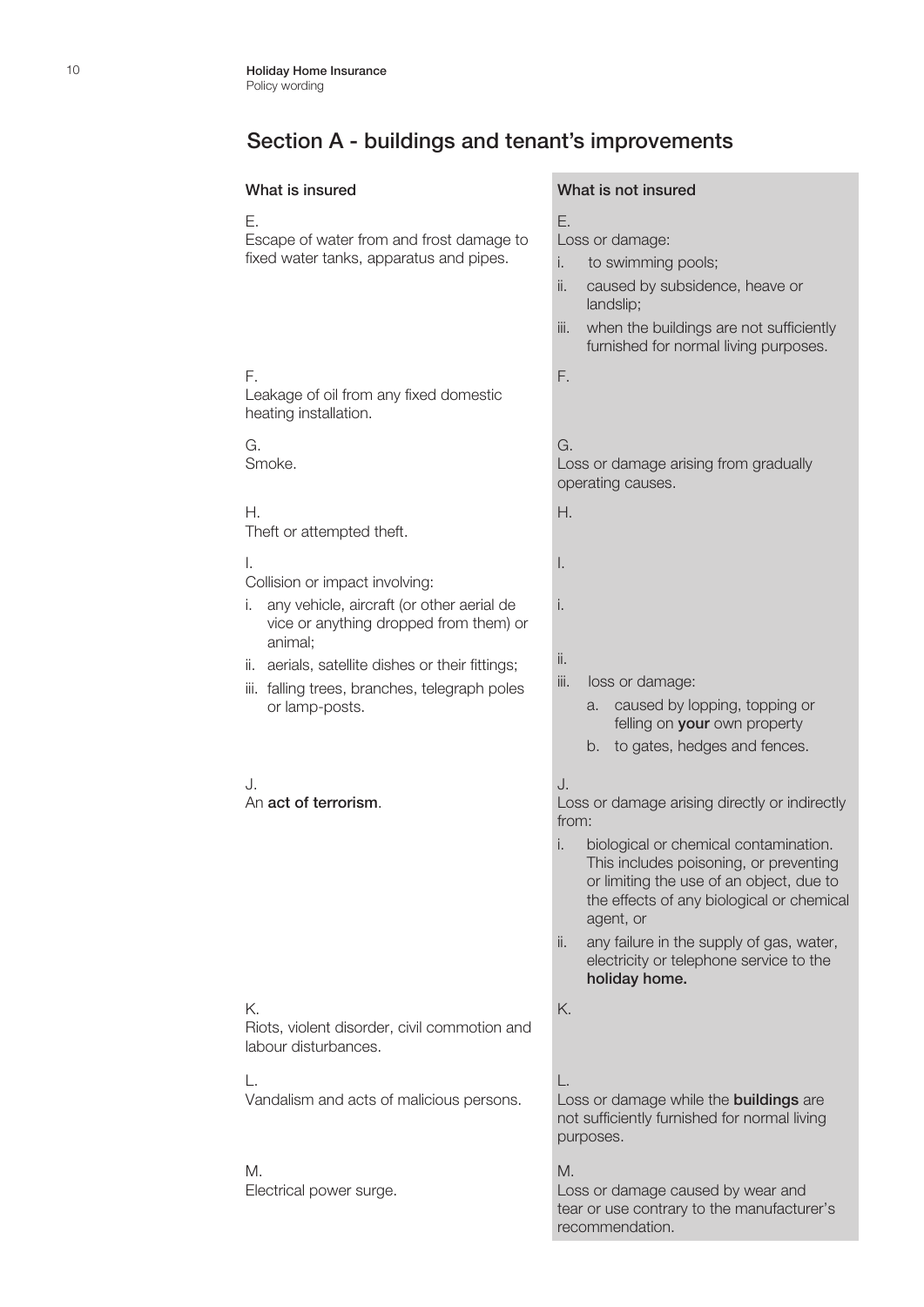|                                    | What is insured                                                                                                                                                                                                                                                                                                                                                                                                                                                                                 | What is not insured            |
|------------------------------------|-------------------------------------------------------------------------------------------------------------------------------------------------------------------------------------------------------------------------------------------------------------------------------------------------------------------------------------------------------------------------------------------------------------------------------------------------------------------------------------------------|--------------------------------|
| 2. Glass and sanitary<br>ware      | Accidental breakage of fixed glass (including<br>the cost of removing and replacing double<br>glazing frames), solar panels, fixed sanitary<br>ware and ceramic hobs, all forming part of<br>the buildings or tenant's improvements<br>or for which you are legally responsible<br>as tenant, provided it happens during the<br>period of insurance.                                                                                                                                            |                                |
| 3. Underground pipes<br>and cables | Accidental damage occurring during the<br>period of insurance to domestic fuel oil<br>pipes, underground service pipes and<br>cables, sewers and drains for which you are<br>legally responsible.                                                                                                                                                                                                                                                                                               |                                |
| 4. Alternative<br>accommodation    | Your reasonable and necessary costs<br>of alternative accommodation, while the<br>holiday home cannot be lived in because of<br>loss or damage we have agreed to pay for<br>under this section.                                                                                                                                                                                                                                                                                                 |                                |
|                                    | We will not pay alternative accommodation<br>for more than two years.                                                                                                                                                                                                                                                                                                                                                                                                                           |                                |
| 5. Loss of rent                    | Loss of rent which you cannot recover as<br>landlord while the <b>holiday home</b> cannot be<br>rented out because of loss or damage we<br>have agreed to pay for under this section.<br>We will determine the amount we pay based<br>on your rental pattern over the two years<br>prior to the loss. We will take into account<br>confirmed bookings as well as seasonal and<br>rental market variation. The most we will pay<br>is £25,000 or rent for two years, whichever is<br>the lesser. |                                |
| 6. Fees and extra<br>expenses      | The reasonable and necessary fees and<br>extra expenses involved in rebuilding or<br>repairing the <b>buildings</b> following physical<br>loss or physical damage insured under this<br>section. This means:                                                                                                                                                                                                                                                                                    | The cost of preparing a claim. |
|                                    | i. Fees to architects, surveyors and<br>consulting engineers.                                                                                                                                                                                                                                                                                                                                                                                                                                   |                                |
|                                    | ii. The cost of clearing the site and making<br>the buildings safe.                                                                                                                                                                                                                                                                                                                                                                                                                             |                                |
|                                    | iii. The cost of doing anything required by<br>any government or local authority, but<br>only if:                                                                                                                                                                                                                                                                                                                                                                                               |                                |
|                                    | you received notice of the<br>a.<br>requirement after the damage<br>happened, and                                                                                                                                                                                                                                                                                                                                                                                                               |                                |
|                                    | the <b>buildings</b> were originally built<br>b.<br>according to any government and<br>local authority regulations in force<br>at that time.                                                                                                                                                                                                                                                                                                                                                    |                                |
|                                    | The most we will pay in total is an amount<br>equal to 15% of the insured cost of repairs<br>to the buildings.                                                                                                                                                                                                                                                                                                                                                                                  |                                |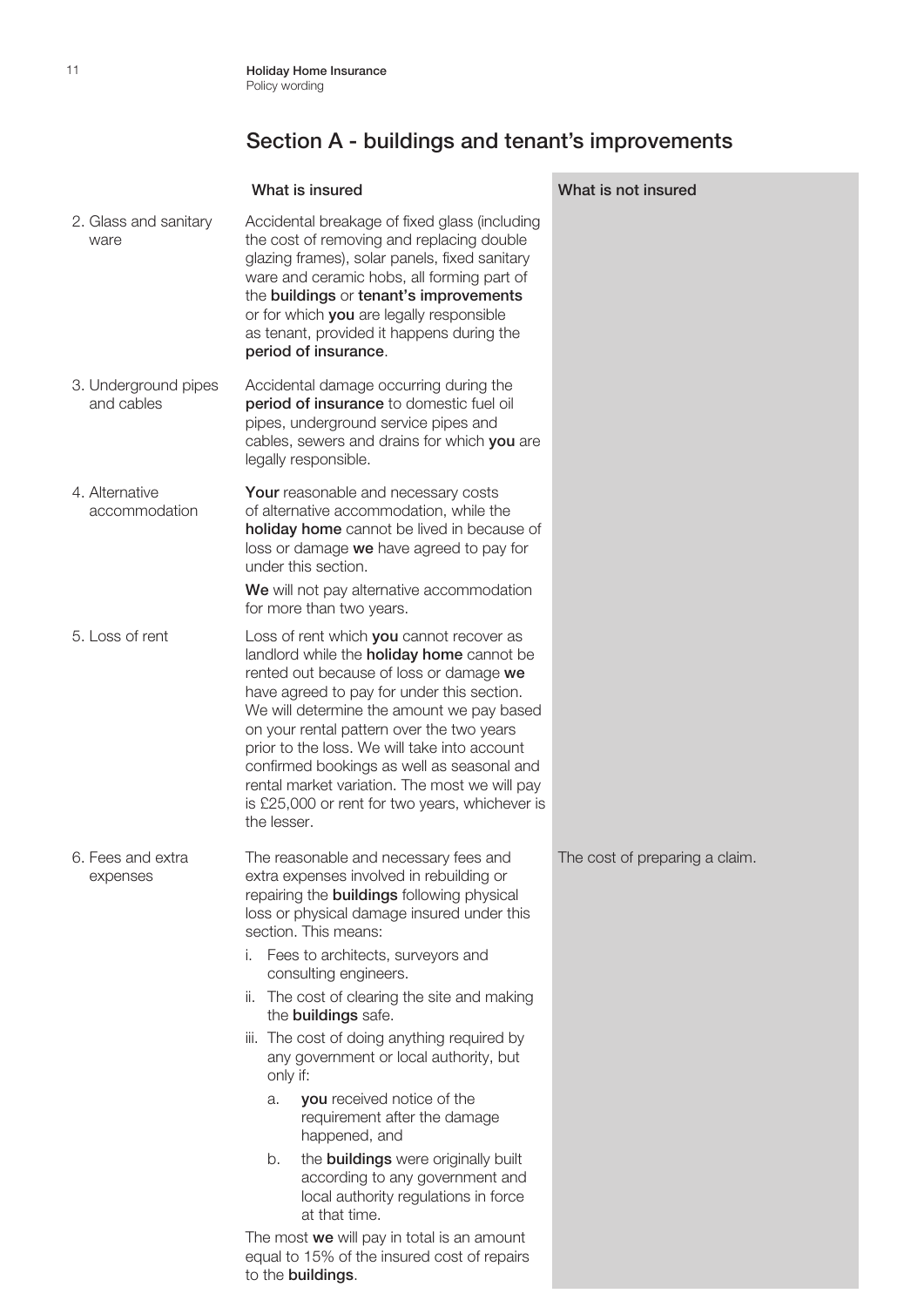#### What is insured What is not insured

7. Trace and access The cost of locating the source of a leak of water from any fixed water tanks, apparatus and pipes, including subsequent repairs to walls, floors or ceilings. We will only pay if you have had our permission to carry out such works. The most we will pay is £2,000 in total for any one period of insurance. 8. Landlord's buildings Physical loss or physical damage to the

 and fixtures and fittings landlord's buildings and fixtures and fittings occurring during the period of insurance and directly caused by the circumstances listed in paragraph 1 of this section. The most we will pay is £10,000 or 10% of the buildings amount insured (whichever is the greatest) in any one period of insurance. This cover only applies if the loss or damage has affected the holiday home and if you prove to us that the insurers of the landlord's buildings and fixtures and fittings have refused to pay the claim.

9. Garden The cost you incur in making good physical loss or physical damage to the garden occurring during the period of insurance and directly caused by fire, lightning, explosion, earthquake, theft or attempted theft, collision or impact, or vandalism. The most we will pay is £1,000 for each and every incident of loss or damage, but not more than £150 for any one tree, shrub or plant.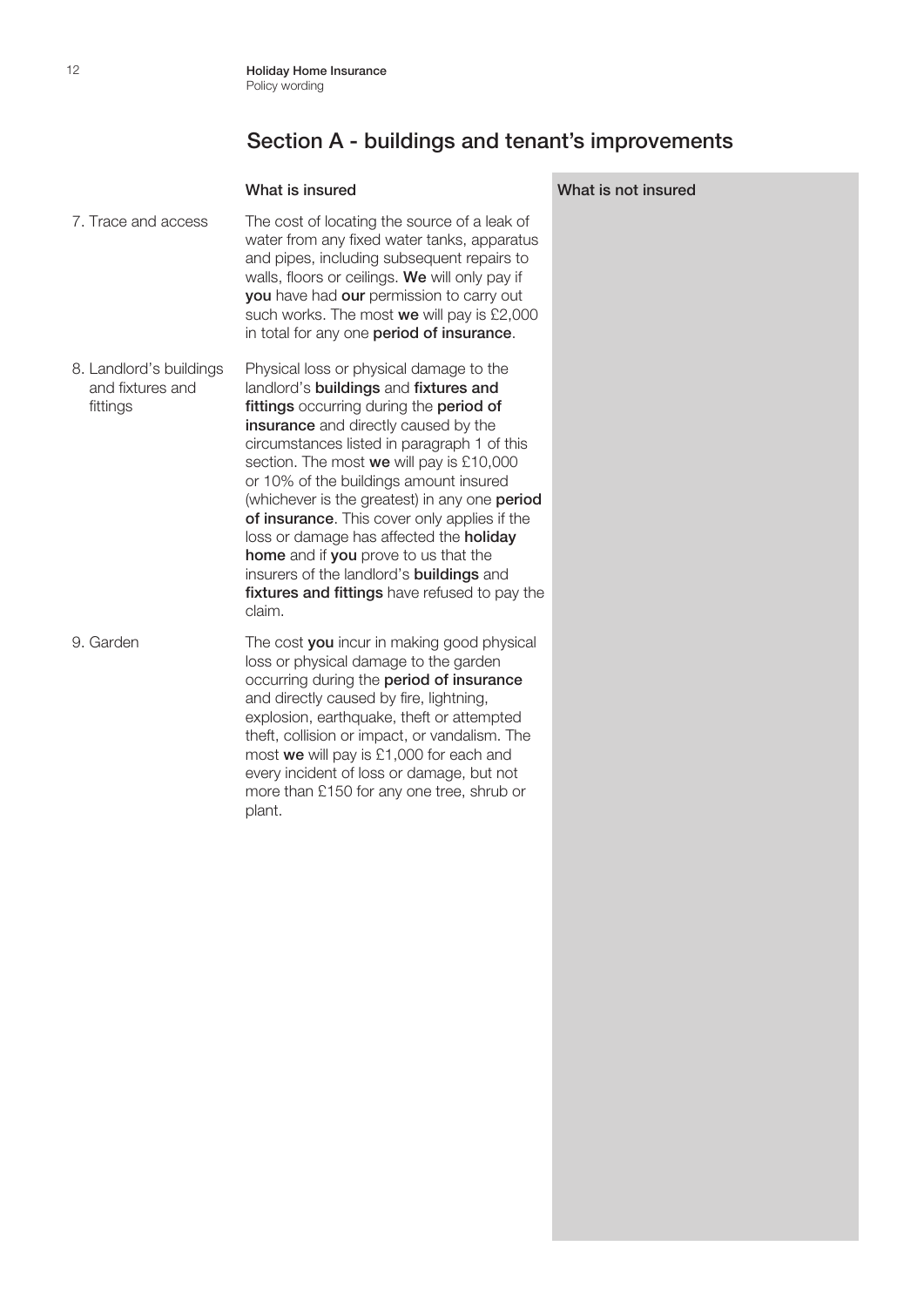|                       | What is insured                                                                                                                          | What is not insured                                                                                 |
|-----------------------|------------------------------------------------------------------------------------------------------------------------------------------|-----------------------------------------------------------------------------------------------------|
| <b>Optional cover</b> | The following cover is not included<br>automatically. Please read your schedule<br>to see if it is in force.                             |                                                                                                     |
| 1. Accidental damage  | The <b>buildings</b> are insured against accidental<br>damage by external and visible means<br>occurring during the period of insurance. | А.<br>damage:<br>to any part of the <b>buildings</b> let or<br>loaned to anyone unless you and your |

home is loaned free of charge to your friends or relatives. ii. caused by subsidence or ground heave of the land on which the buildings stand or landslip; normal settlement or shrinkage: mechanical and/or electrical fault or breakdown; inherent defect; corrosion; moth or vermin; aridity; humidity, exposure to light or extremes of temperature; alteration; extension; cleaning, repair, renovation, restoration or similar process; misuse and faulty workmanship or the use of any faulty materials.

tenant have signed a rental contract. We will deduct the excess shown on your schedule, £250 or the deposit paid by your tenant (whichever is greater) when we pay your claim. This exclusion does not apply if the holiday

iii. excluded under any other paragraph of this section.

B.

the cost of maintenance and normal redecoration.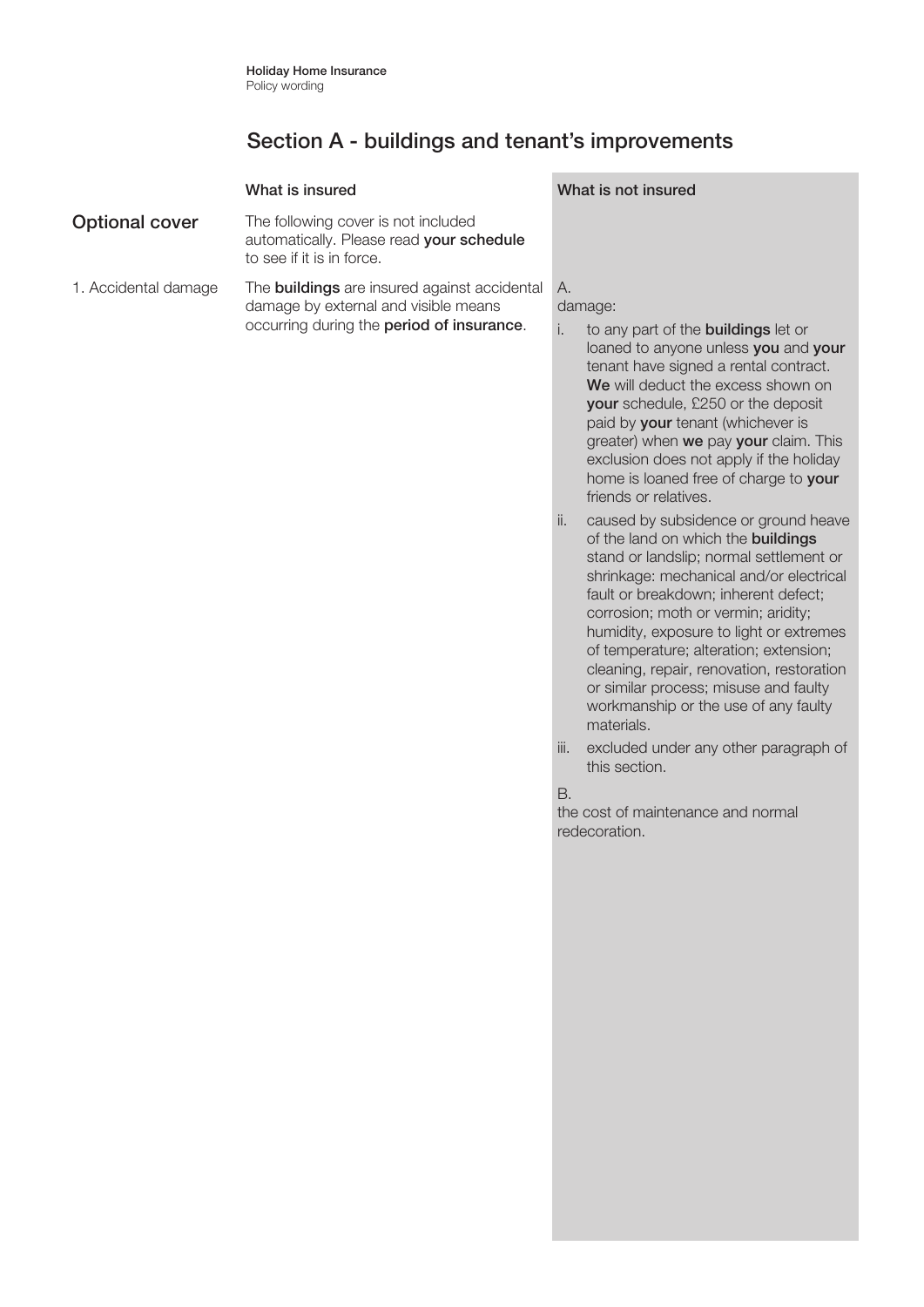Please read **your schedule** to see if the **contents** are covered.

The general terms all apply to this section.

#### What is insured What is not insured **The cover** The following covers are automatically included: The following extra exclusions also apply to the relevant cover. 1. Contents The **contents** are insured against physical loss or physical damage occurring during the **period of insurance** and directly caused by the following circumstances while within the holiday home: A. Fire, lightning, explosion or earthquake A. B. Storm or flood. B. Loss of or damage to **contents** in domestic outbuildings not of standard construction. C. Subsidence, ground heave of the site upon which the buildings stand, or landslip. C. a. loss or damage to holiday homes not situated in the UK, France, Spain, Portugal or Ireland b. the first £1,000 of each incident of loss or damage; c. loss or damage caused by subsidence, ground heave or landslip: i. to domestic fixed fuel tanks, swimming pools, terraces, patios, hard tennis courts, driveways, footpaths, walls, gates, hedges and fences, unless the main house is also physically damaged at the same time; ii. to solid floors unless the load bearing walls are physically damaged at the same time; iii. as a result of demolition, alteration, extension, repair or any similar process to the buildings; iv. as a result of normal settlement, faulty design, the use of faulty materials or inadequate construction of foundations; v. as a result of coastal or river erosion. D. Weight of snow D. Loss or damage:

ii. unless the main building is also damaged at the same time.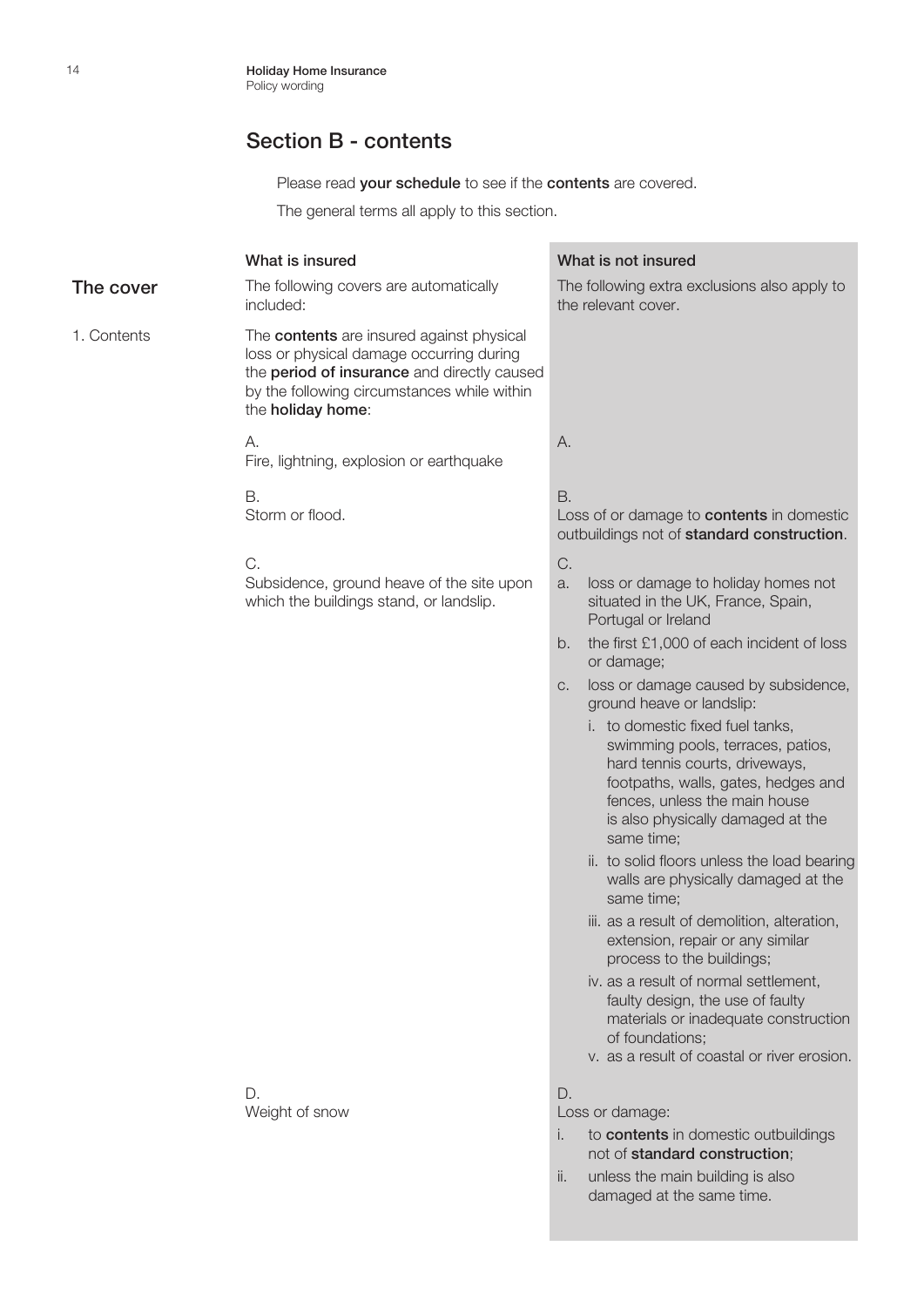|          | What is insured<br>Е.                                                                                                                                                                                                         | What is not insured<br>Ε.                                                                                                                                                                                                                                   |
|----------|-------------------------------------------------------------------------------------------------------------------------------------------------------------------------------------------------------------------------------|-------------------------------------------------------------------------------------------------------------------------------------------------------------------------------------------------------------------------------------------------------------|
|          | Escape of water from fixed water tanks,<br>apparatus and pipes.                                                                                                                                                               |                                                                                                                                                                                                                                                             |
|          | F.<br>Leakage of oil from any fixed domestic<br>heating installation.                                                                                                                                                         | F.                                                                                                                                                                                                                                                          |
|          | G.<br>Smoke.                                                                                                                                                                                                                  | G.<br>Loss or damage arising from gradually<br>operating causes.                                                                                                                                                                                            |
|          | Н.<br>Theft or attempted theft.                                                                                                                                                                                               | Η.                                                                                                                                                                                                                                                          |
|          | I.<br>Collision or impact involving:                                                                                                                                                                                          | I.                                                                                                                                                                                                                                                          |
|          | any vehicle, aircraft (or other aerial device<br>or anything dropped from them) or<br>animal;                                                                                                                                 | I.                                                                                                                                                                                                                                                          |
|          | ii. aerials, satellite dishes or their fittings;<br>iii. falling trees, branches, telegraph poles,<br>pylons or lamp posts.                                                                                                   | ii.<br>iii.<br>Loss or damage caused by lopping,<br>topping or felling on your own property.                                                                                                                                                                |
|          | J.<br>An act of terrorism.                                                                                                                                                                                                    | J.<br>Loss or damage arising directly or indirectly<br>from:<br>i.<br>biological or chemical contamination.<br>This includes poisoning, or preventing<br>or limiting the use of an object, due to<br>the effects of any biological or chemical<br>agent, or |
|          |                                                                                                                                                                                                                               | any failure in the supply of gas, water,<br>ii.<br>electricity or telephone service to the<br>holiday home.                                                                                                                                                 |
|          | Κ.<br>Riots, violent disorder, civil commotion and<br>labour disturbances vandalism and acts of<br>malicious persons.                                                                                                         | K.                                                                                                                                                                                                                                                          |
| 2. Glass | Accidental breakage of mirrors, glass tops to<br>furniture, fixed glass in furniture and ceramic<br>hobs, provided it occurs during the period<br>of insurance.                                                               | Any claim that is insured under paragraph<br>2 of Section A - buildings and tenant's<br>Improvements.                                                                                                                                                       |
| 3. Rent  | Rent which you have to pay as a tenant<br>while the <b>holiday home</b> cannot be lived in<br>because of loss or damage we have agreed<br>to pay for under this section. We will not pay<br>for rent for more than two years. |                                                                                                                                                                                                                                                             |
|          | We will not pay this benefit if we pay you for<br>alternative accommodation as a result of the<br>same loss.                                                                                                                  |                                                                                                                                                                                                                                                             |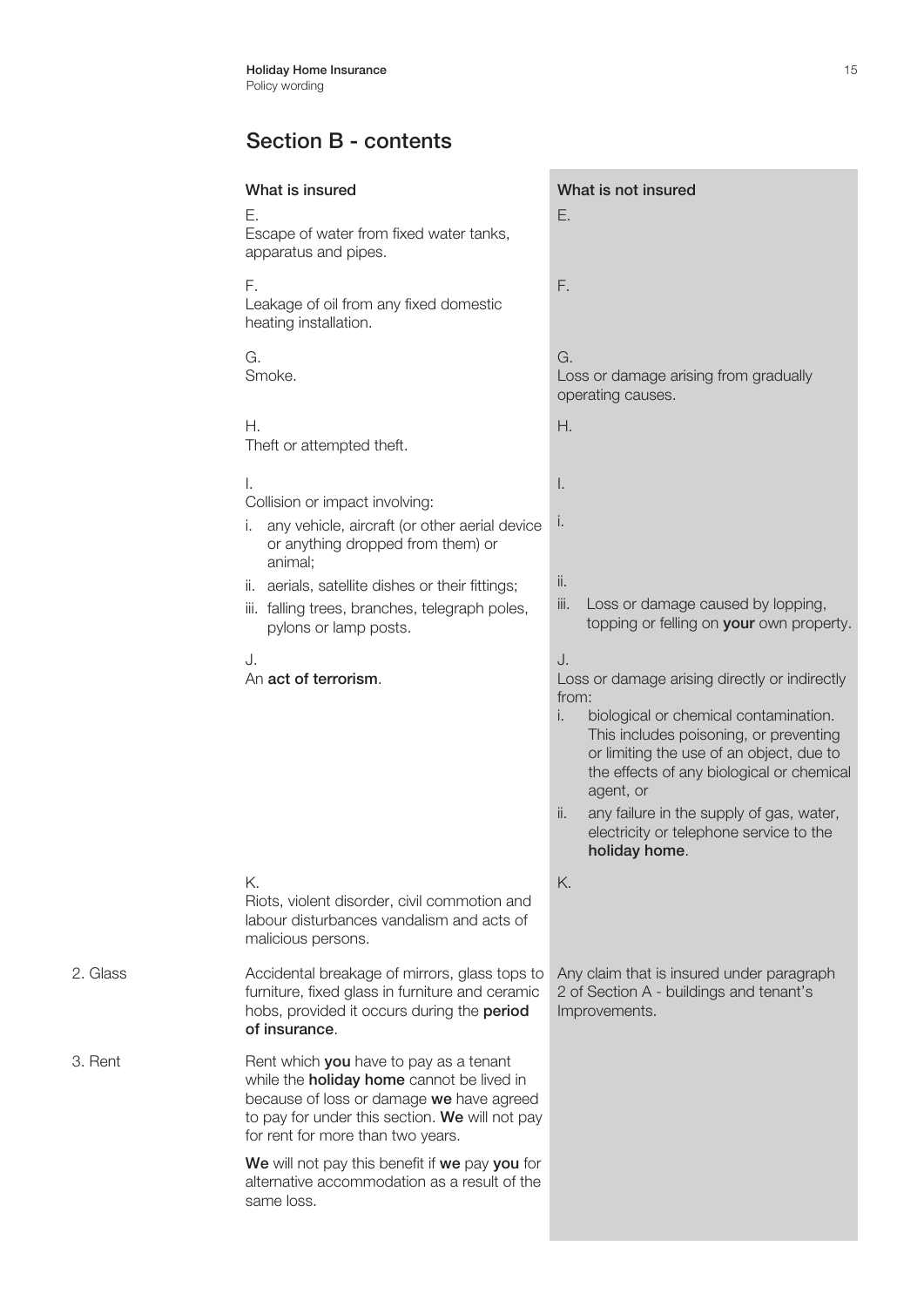| 4. Alternative<br>accommodation | Your reasonable and necessary costs of<br>alternative accommodation as occupier but<br>not owner of the <b>holiday home</b> , while the<br>holiday home cannot be lived in because<br>of loss or damage we have agreed to pay<br>for under this section. We will not pay for<br>alternative accommodation for more than<br>two years.                                                                                                                                                                                                 |
|---------------------------------|---------------------------------------------------------------------------------------------------------------------------------------------------------------------------------------------------------------------------------------------------------------------------------------------------------------------------------------------------------------------------------------------------------------------------------------------------------------------------------------------------------------------------------------|
|                                 | We will not pay this benefit if we pay you for<br>rent as a result of the same loss.                                                                                                                                                                                                                                                                                                                                                                                                                                                  |
| 5. Replacement locks            | The cost of changing the locks if you lose<br>the keys to external doors, windows, safes<br>and alarms of the <b>holiday home</b> during<br>the period of insurance. The most we will<br>pay is £750 in total for any one period of<br>insurance. The excess does not apply to<br>this cover.                                                                                                                                                                                                                                         |
| 6. Outdoor items                | Physical loss or physical damage to your<br>outdoor items occurring during the period<br>of insurance and directly caused by a peril<br>against which your contents are insured<br>other than storm or flood. We will decide<br>whether to replace or repair the lost or<br>damaged item or to make a cash settlement<br>based on the replacement cost. We will not<br>deduct an amount for wear and tear. The<br>most we will pay is £1,500 any one period<br>of insurance, or the amount shown on your<br>schedule if this is more. |
| 7. Freezer contents             | The contents of your freezer and<br>refrigerator are insured against spoilage<br>caused by accidental failure of the freezer<br>or refrigerator, refrigerant fumes escaping<br>from the equipment or accidental failure of<br>the electricity or gas supply which occurs<br>during the <b>period of insurance</b> . The most<br>we will pay is £1,000 in total any one period<br>of insurance.                                                                                                                                        |
| or oil                          | 8. Loss of metered water The cost of lost metered water or domestic<br>heating oil following accidental damage to<br>fixed domestic water or heating installations<br>situated in or on the <b>holiday home</b> . The<br>most we will pay is £1,500 in total any one<br>period of insurance.                                                                                                                                                                                                                                          |

#### What is insured What is not insured

Loss or damage:

- i. caused by the deliberate restriction or withholding of the electricity or gas supply by any supply authority;
- ii. caused by any strike, lockout or industrial dispute.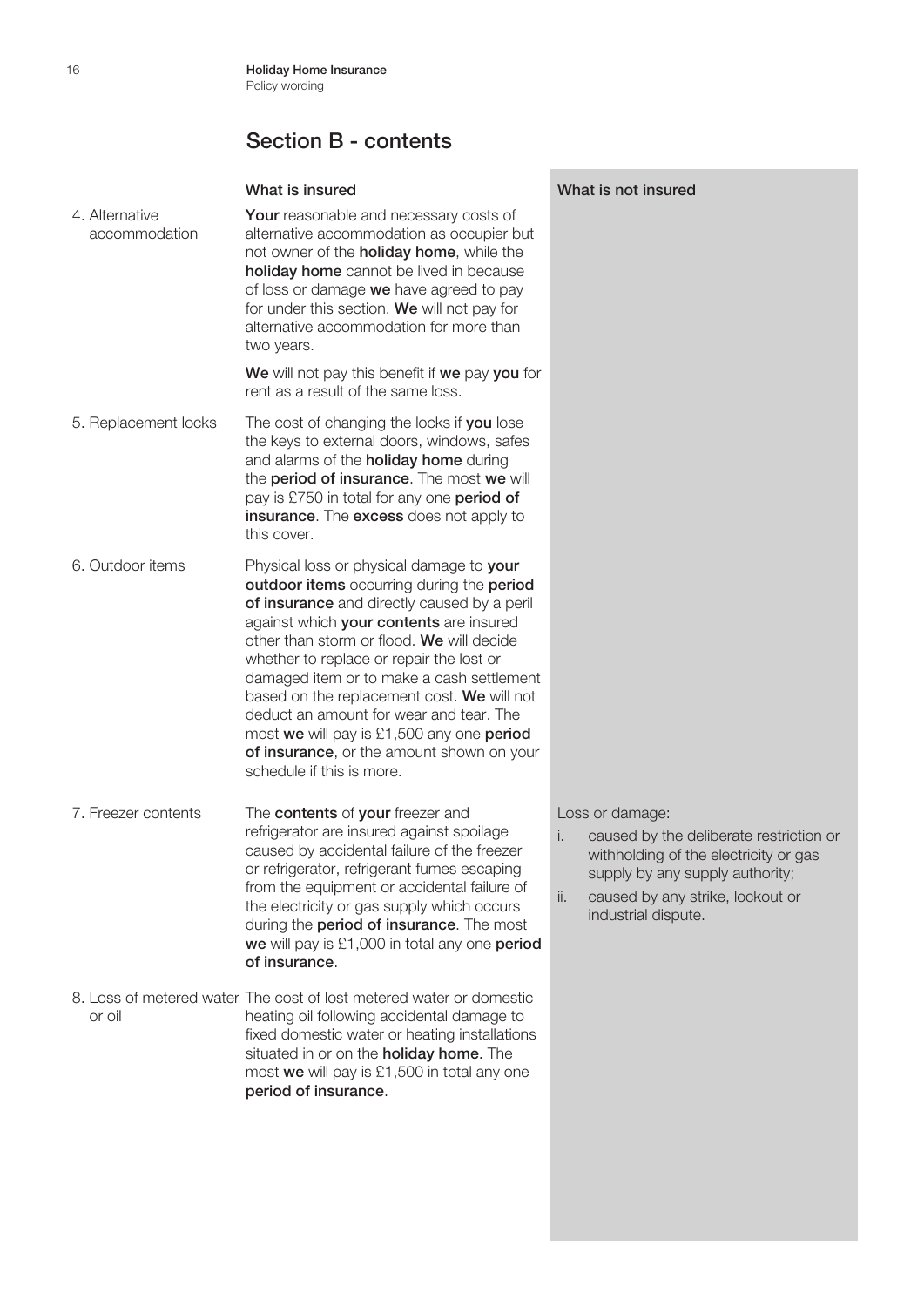#### What is insured What is not insured 9. Sport We will pay for: i. physical loss of or physical damage to sporting trophies in **your** care or custody, ii. the cost of hiring replacement equipment if your sporting equipment is damaged, stolen, or temporarily lost for more than eight hours while you are on a trip overseas, iii. the pro-rata reimbursement of your sports club subscription or your prepaid fees for any sporting activity if you suffer an accident during your stay at the **holiday home** which prevents you from practising your sport at the club or carrying out the sporting activity during all or part of your stay, iv. the customary bar expenses you incur as a result of a golfing hole-in-one by you during any club competition or registered event. The most the we will pay is £500 in total per year of insurance. 10. Temporary removal The contents are covered while temporarily removed from the home for up to 90 days during the period of insurance, against physical loss or physical damage directly caused by: i. any circumstances described in paragraph 1 of this section, but only while the **contents** are in, or are being moved to or from, any occupied private home or any commercial building within the country in which the **home** is situated. ii. fire, lightning, explosion or earthquake, while the **contents** are anywhere else within the country in which the **home** is situated. Loss or damage: i. to money and valuables; ii. from, in or on any unattended vehicle; iii. to an item being transported unless it is adequately packed and secured, given the nature of the item and how it is transported; iv. excluded under paragraph 1 of this section. 11. Wedding gifts Wedding gifts are covered against loss or damage caused by circumstances described in Section 1 above, for one month before and one month after **your** wedding day or the wedding day of any member of your family. Cover applies anywhere in the country where the home is situated while in the **home**, the building where the reception is held, at the married couple's **home**, or in transit between any of the places specified

above. The most we will pay is 10% of the

contents amount insured.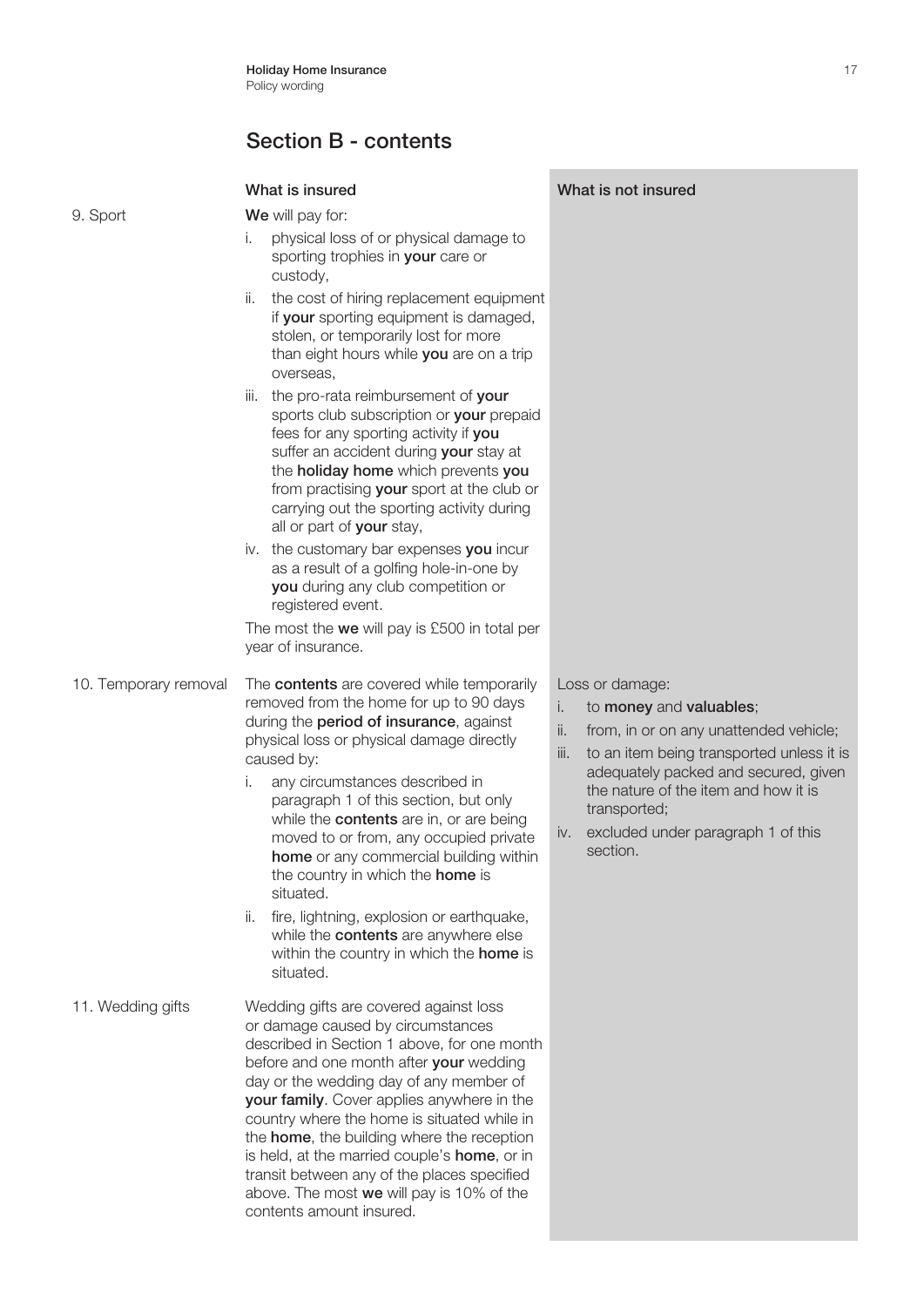|                     | What is insured                                                                                                                                                                                                                                                                                                                                                                                                              | What is not |
|---------------------|------------------------------------------------------------------------------------------------------------------------------------------------------------------------------------------------------------------------------------------------------------------------------------------------------------------------------------------------------------------------------------------------------------------------------|-------------|
| 12. Christmas gifts | The <b>contents</b> sum insured is automatically<br>increased by 10% during the month of<br>December                                                                                                                                                                                                                                                                                                                         |             |
| 13. Title deeds     | The cost of preparing new title deeds to<br>the <b>buildings</b> if they are lost or damaged<br>by circumstances described in Section 1<br>above, when kept in the home or in a bank.<br>The most we will pay is $£1,000$ per year of<br>insurance.                                                                                                                                                                          |             |
| 14. Fatal injury    | If you suffer a physical injury as a result of<br>fire or violence by burglars in your home<br>during the period of insurance and you die<br>from the injury within 12 months, the insurer<br>will pay a benefit of £15,000 for each adult<br>who dies (or £5,000 for anyone under the<br>age of 16). For the purpose of this extension,<br>the definition of 'you' does not include<br>domestic staff who live in the home. |             |

insured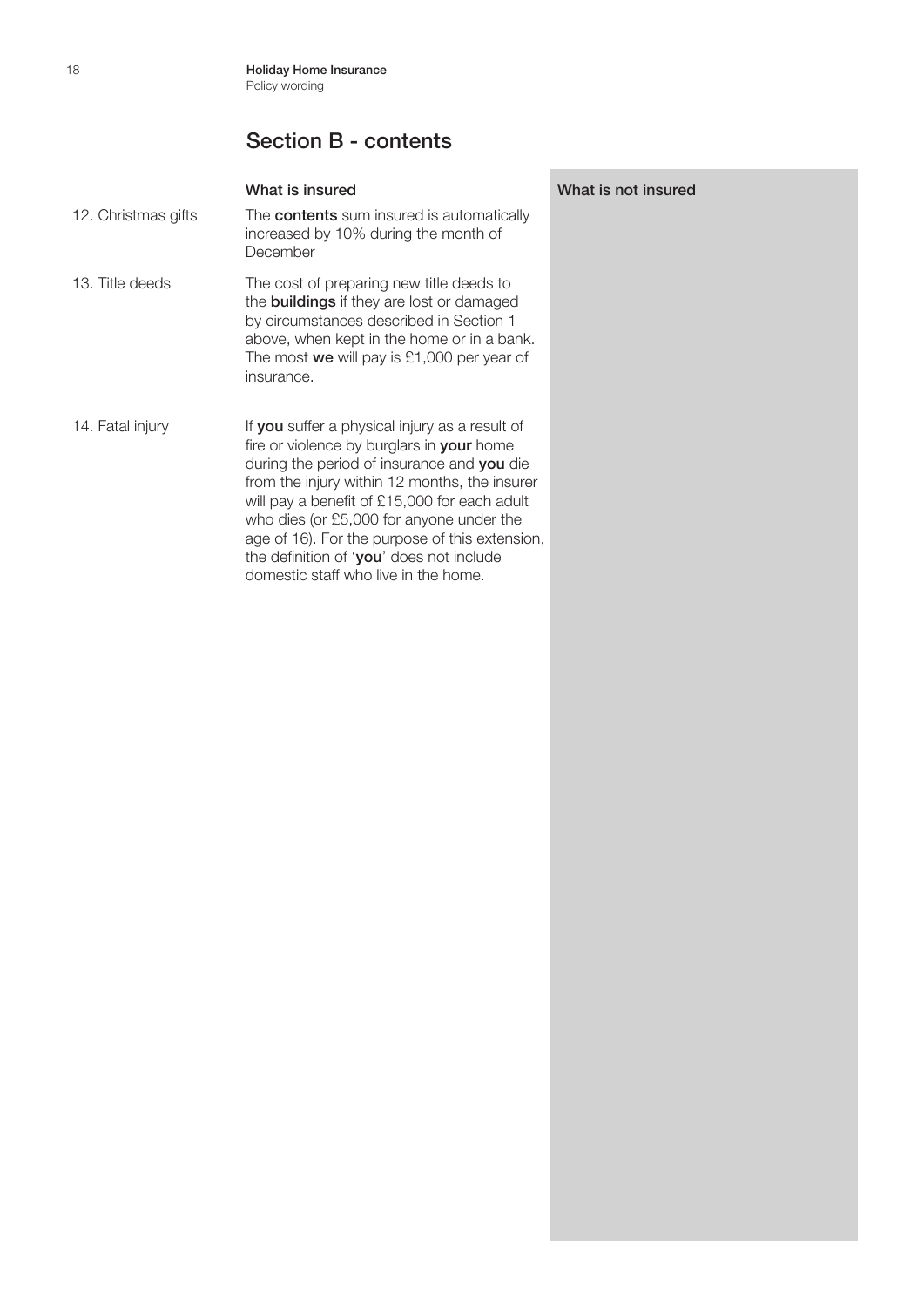| <b>Optional cover</b> | The following cover is not included<br>automatically. Please read your schedule<br>to see if it is in force.                                                             |
|-----------------------|--------------------------------------------------------------------------------------------------------------------------------------------------------------------------|
| Accidental damage     | The <b>contents</b> are insured while within the<br>holiday home against accidental damage<br>by external and visible means occurring<br>during the period of insurance. |

#### What is insured What is not insured

#### Damage:

- i. to contact or corneal lenses, money and credit cards, plants, food or drink
- ii. caused by chewing, scratching, tearing or fouling by domestic pets
- iii. within any part of the **buildings** loaned or let to anyone unless you and your tenant have signed a rental contract. We will deduct the excess shown on your schedule, £250 or the deposit paid by your tenant (whichever is greater) when we pay your claim. This exclusion does not apply if the holiday home is loaned free of charge to your friends or relatives.
- iv. caused by subsidence or ground heave of the land on which the buildings stand or landslip; mechanical and/or electrical fault or breakdown; inherent defect; rust or oxidation; moth or vermin; warping or shrinkage; aridity; humidity, exposure to light or extremes of temperature; cleaning, repair, renovation, restoration or similar process; misuse and faulty workmanship or the use of any faulty materials.
- v. excluded under any other paragraph of this section.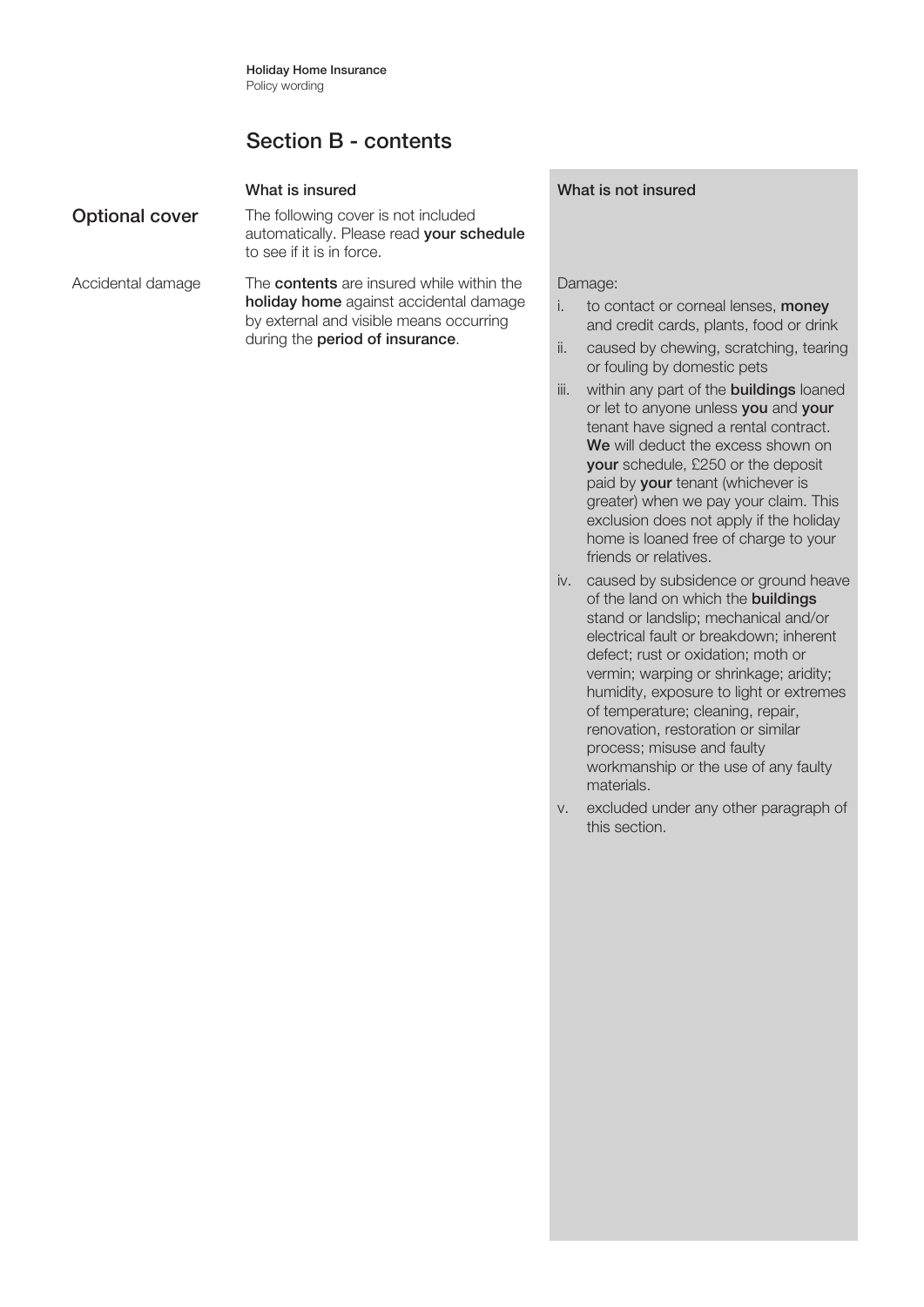## Section C - your liabilities

If the **buildings** are covered under Section A of this **policy, you** are automatically insured for **your** liability as owner of the relevant **holiday home**.

If the contents are covered under Section B of this policy, you are automatically insured for the following:

- a. your liability to the domestic employees you employ to work for you at the holiday home;
- b. your liability as occupier of the holiday home;
- c. your personal liability.

However, if the insured named in the schedule is not a natural person, the cover for your liability as occupier of the home and for your personal liability applies to the people living in the home and not to the named insured. In this case, for the purpose of this cover only, the definition of you is amended to 'the person who lives in the **holiday home** and all permanent members of that person's household including the domestic staff who live in the holiday home'.

The general terms all apply to this section.

#### The cover

#### 1. Your liability to your employees

What is covered We will cover you up to the amount shown in the schedule against any claim for damages which **vou** may legally have to pay for an accident which causes bodily injury or disease to the domestic employees **you** employ to work for **you** at the **holiday home**. The accident must happen during the **period of insurance** and arise from the work the domestic employees are employed to do for **you** at the address shown in the **schedule** or elsewhere within the country in which the **holiday home** is situated. This includes costs and expenses we agree to in advance to defend the claim. All claims caused by one accident are agree to be one claim, however many of you may be legally liable for the accident.

# covered

What is not The following extra exclusions also apply to 'Your liability to your employees'.

We do not cover the following.

- 1. Your liability arising out of:
	- a. any work your employees do for you other than domestic duties;
	- b. your employees' work in the United States of America or Canada after they have been in either or both of these countries for 90 days in total during the period of insurance;
	- c. passing on any infectious disease or any virus, syndrome or illness; or
	- d. any motorised vehicle being used on a public road or in circumstances where any Road Traffic Act or similar legislation says that you must have motor liability insurance.
- 2. Amounts which are, or should be, paid by any local social security or similar agency. However, this exclusion does not apply to amounts which would otherwise be covered by this **policy** and which you are legally liable to refund to such agencies.
- 3. Your liability for fines or penalties, or for damages which are only intended to punish you or to make an example of you.
- 4. Amounts you are legally liable to pay following any judgment or award given or made in the courts of the United States or Canada. This exclusion also applies to the enforcement of any such award in any court outside the United States or Canada.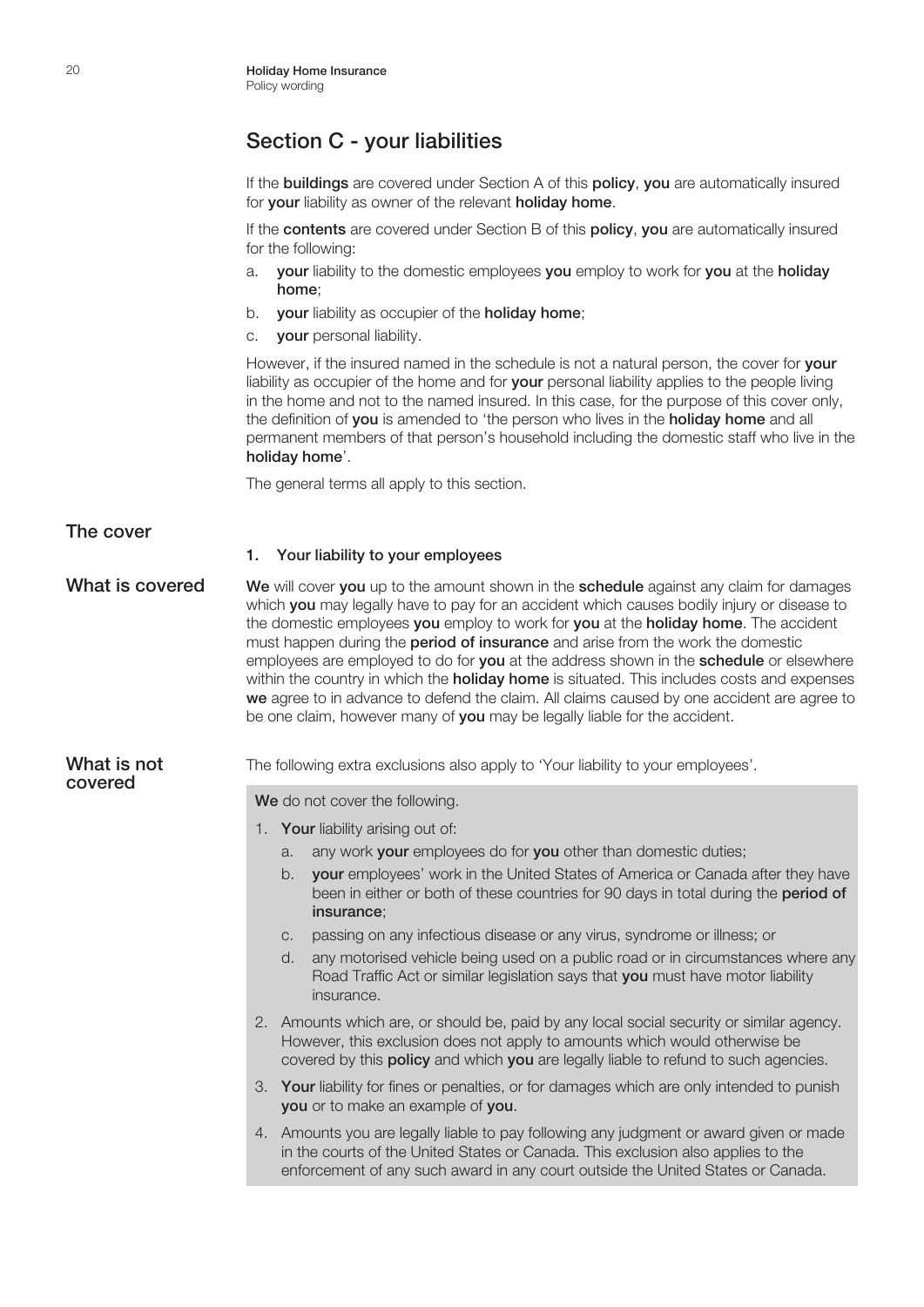# Section C - your liabilities

|  | Your liability to other people |  |
|--|--------------------------------|--|
|--|--------------------------------|--|

| What is covered        | Your liability as owner or occupier of the holiday home.<br>a.                                                                                                                                                                                                                                                                                        |
|------------------------|-------------------------------------------------------------------------------------------------------------------------------------------------------------------------------------------------------------------------------------------------------------------------------------------------------------------------------------------------------|
|                        | We will cover you against any claim for damages which you, as owner or occupier,<br>may legally have to pay for an accident which causes bodily injury or physical damage<br>to property and happens during the period of insurance in or about the holiday<br>home, provided the claim is not excluded under this section or the general exclusions. |
|                        | Your personal liability<br>b.                                                                                                                                                                                                                                                                                                                         |
|                        | We will cover you against any claim for damages which you may legally have to pay<br>for an accident which causes bodily injury or physical damage to property and<br>happens during the period of insurance.                                                                                                                                         |
|                        | This cover applies anywhere in the world, but we will not cover your liability for<br>accidents which happen in the United States of America or Canada if you have been in<br>either or both of those countries for more than 90 days in total during the period of<br>insurance.                                                                     |
|                        | The most we will pay for any one accident or claim is the amount shown in the schedule.<br>All claims caused by one accident are agreed to be one claim, however many of you may<br>be legally liable for the accident.                                                                                                                               |
|                        | We will also pay any costs and expenses that we agree to in advance to defend the claim.                                                                                                                                                                                                                                                              |
| What is not<br>covered | The following extra exclusions also apply to 'Your liability to other people'.                                                                                                                                                                                                                                                                        |
|                        | We do not cover the following.                                                                                                                                                                                                                                                                                                                        |
|                        | 1. Your liability for injury to you or for injury to your employees arising from their work<br>for you (your liability to employees may be covered under part 1 of this section).                                                                                                                                                                     |
|                        | 2. Your liability for loss of or damage to property which belongs to you or is in your or<br>your employee's care, other than damage to property for which you as tenant are<br>legally liable to the owner.                                                                                                                                          |
|                        | 3. Your liability arising out of:                                                                                                                                                                                                                                                                                                                     |
|                        | owning, occupying, possessing or using any land or building not at the address<br>a.<br>shown in the schedule;                                                                                                                                                                                                                                        |
|                        | any business, profession or occupation, or any activity being carried out on your<br>b.<br>land or in your holiday home from which you derive a revenue other than letting<br>the holiday home;                                                                                                                                                       |
|                        | passing on any infectious disease or any virus, syndrome or illness;<br>C.<br>any aircraft or watercraft;<br>d.                                                                                                                                                                                                                                       |
|                        | any motorised vehicle other than domestic gardening equipment or wheelchairs;<br>е.<br>any animal other than a horse or domestic pet; or<br>f.                                                                                                                                                                                                        |
|                        | any contract, unless you would have been liable by law if the contract had not<br>g.<br>existed.                                                                                                                                                                                                                                                      |
|                        | 4. Your liability arising out of the pollution or contamination of air, water or soil unless<br>the pollution or contamination was caused by an accident in the country in which the<br>holiday home is situated during the period of insurance and:                                                                                                  |
|                        | you tell us about the accident as soon as reasonably possible but no later than<br>a.<br>60 days after the end of the period of insurance; and                                                                                                                                                                                                        |
|                        | you prove that the pollution or contamination was caused immediately after the<br>b.<br>accident by a sudden release which could be identified and was not deliberate<br>or expected.                                                                                                                                                                 |
|                        | The most we will pay in total for all such claims covered in the period of insurance is<br>the amount shown on the schedule, including costs and expenses.                                                                                                                                                                                            |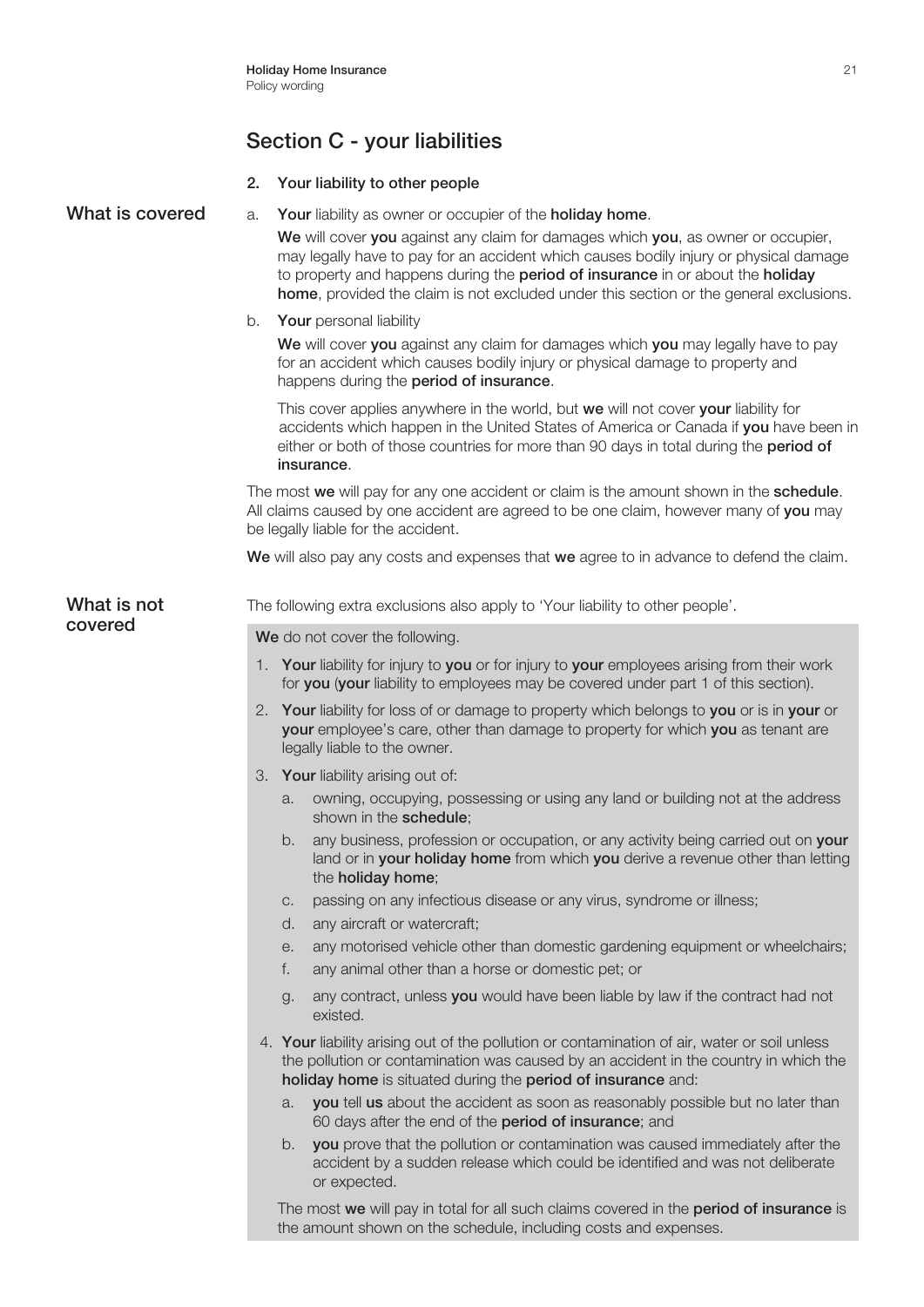## Section C - your liabilities

- 5. Your liability arising directly or indirectly out of:
	- a. biological or chemical contamination. This includes poisoning, or preventing or limiting the use of an object, due to the effects of any biological or chemical agent; or
	- b. any failure in the supply of gas, water, electricity or telephone service to the holiday home;

and caused by or resulting from an act of terrorism.

- 6. Your liability arising out of any goods or products designed, manufactured, constructed, altered, repaired, serviced, treated, sold, supplied or distributed by you.
- 7. Claims arising as a result of any treatment, wrongful specification or professional advice or service by **you** or an employee where rendered to a third party for a fee.
- 8. Your liability for fines or penalties, or for damages which are only intended to punish you or to make an example of you.
- 9. Amounts you are legally liable to pay following any judgment or award given or made in the courts of the United States or Canada. This exclusion also applies to the enforcement of any such award in any court outside the United States or Canada.

## Section D - emergency travel and security services

#### The cover 1. Emergency travel

If the **holiday home** suffers physical loss or physical damage in **excess** of £1,500 and this is insured under section A1 or B1, we will pay for the cost of air or rail travel and in the event of the **holiday home** being uninhabitable the reasonable and necessary costs of temporary accommodation and/or expenses you incur, for yourself and another member of your family. We will only pay if you have had our prior approval and if the loss or damage was notified to us within 21 days of the date of loss. You must retain all travel documents and receipts for all expenses you incur as they will form the basis for the settlement of your claim.

The most we will pay is:

- £350 per return ticket
- £750 for temporary accommodation and other expenses
- £1,500 in total for any one period of insurance.

#### 2. Hiscox security services

You have access to practical security advice and assistance for travel security, identity fraud and an emergency response service.

These services are provided by Control Risks Group. Subject to terms and conditions at www.hiscox.com/hiscoxsecurity. Telephone: +44(0)20 7448 6032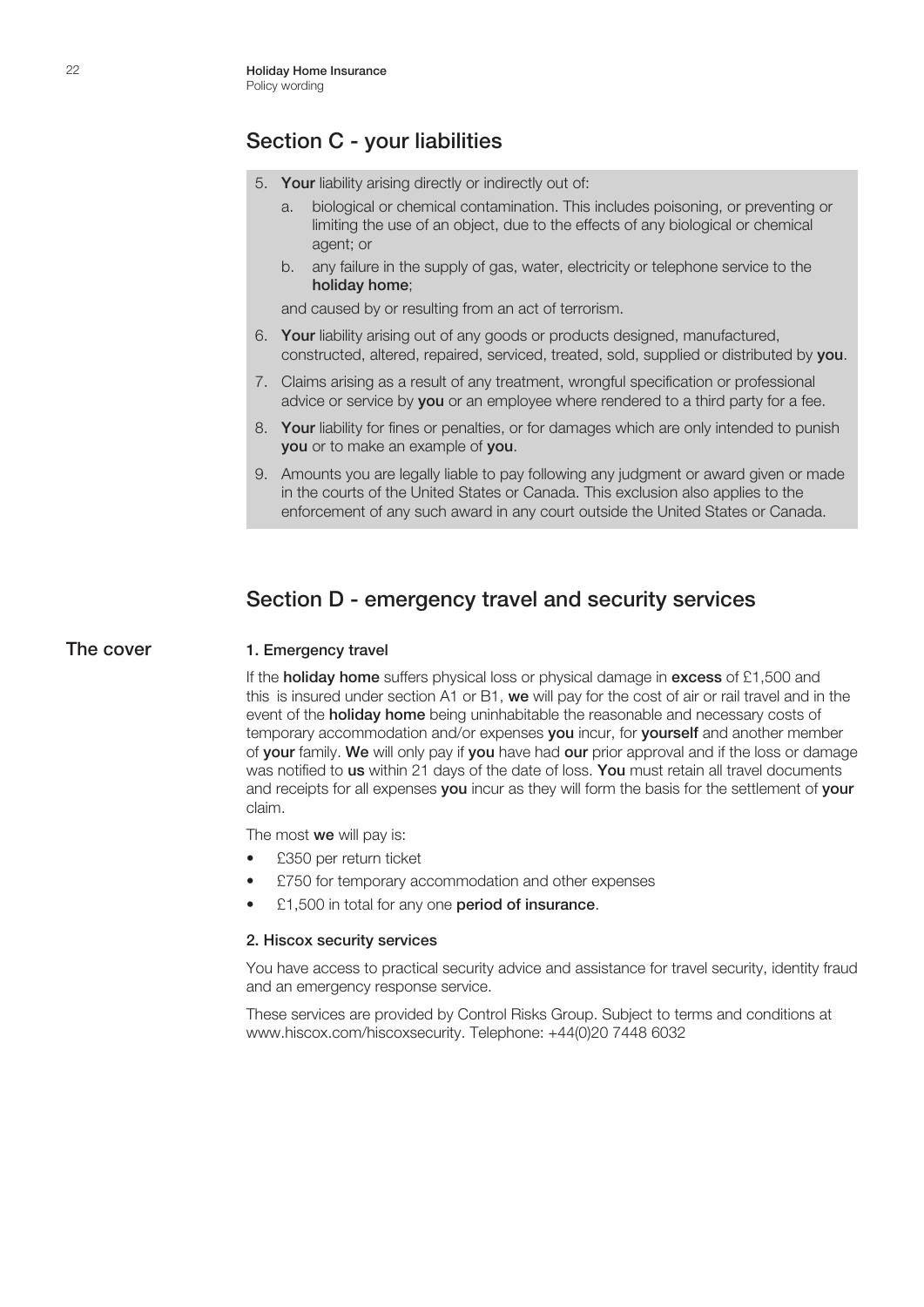## French clauses

Clauses 1 to 4 below apply automatically if the **holiday home** is situated in France.

**1. Natural** The natural catastrophe perils are covered by this insurance in accordance with French law 82-600 (13 July 1982). This insurance is extended to cover physical loss or physical damage caused directly by the exceptional intensity of a natural agent such as earthquake, volcanic eruption, avalanche, landslip, subsidence, flood, mudslide. This extension applies only to losses caused by an event which is declared a natural catastrophe by an Inter-ministerial decree published in the Official Gazette of the French Republic. The cover provided by this extension is in accordance with the legal regulations in force on the day of the loss and is subject to all terms and conditions of this insurance, except as amended by this extension. Excess **We** do not cover the amount of the compulsory **excess**, or the **excess** shown in the schedule if this is more. The amount of the compulsory excess applicable to the natural catastrophe cover is set by law. It may vary over time, and the amount applicable at the time of the loss will be deducted from any claim payment. Basis of settlement Your claim for damage under this extension will be calculated in accordance with the basis of settlement for this insurance. In no event will we pay more than the amount insured. We will deduct from our settlement an amount which is set by law and which you must bear yourself. You undertake not to insure this amount elsewhere. Notice of loss You must notify us of any loss or damage which may result in a claim under this extension as soon as you become aware of it and at the latest within 10 days after publication of the Inter-ministerial decree stating that a natural catastrophe has occurred. In the event of loss, if you have taken out more than one policy, which covers physical damage caused directly by the exceptional intensity of a natural agent, you must tell us about such policies within the ten-day period mentioned above. You must submit your claim to the insurer of your choice within the same period. Claim payment We undertake to pay you the amount due under this extension within 3 months from either the date on which you gave us the estimate of the damage or the date of publication of the Inter-ministerial decree stating that a natural catastrophe has occurred, whichever is the later. If we do not, the amount due will bear interest at the statutory rate from the end of this period, unless our failure to pay is accidental or due to circumstances beyond our control. 2. Technological The technological catastrophe perils are covered by this insurance in accordance with French law 2003-699 (30 July 2003). This insurance is extended to cover physical loss or physical damage caused an event which is recognised as a technological catastrophe by catastrophe cover catastrophes

the competent government authority.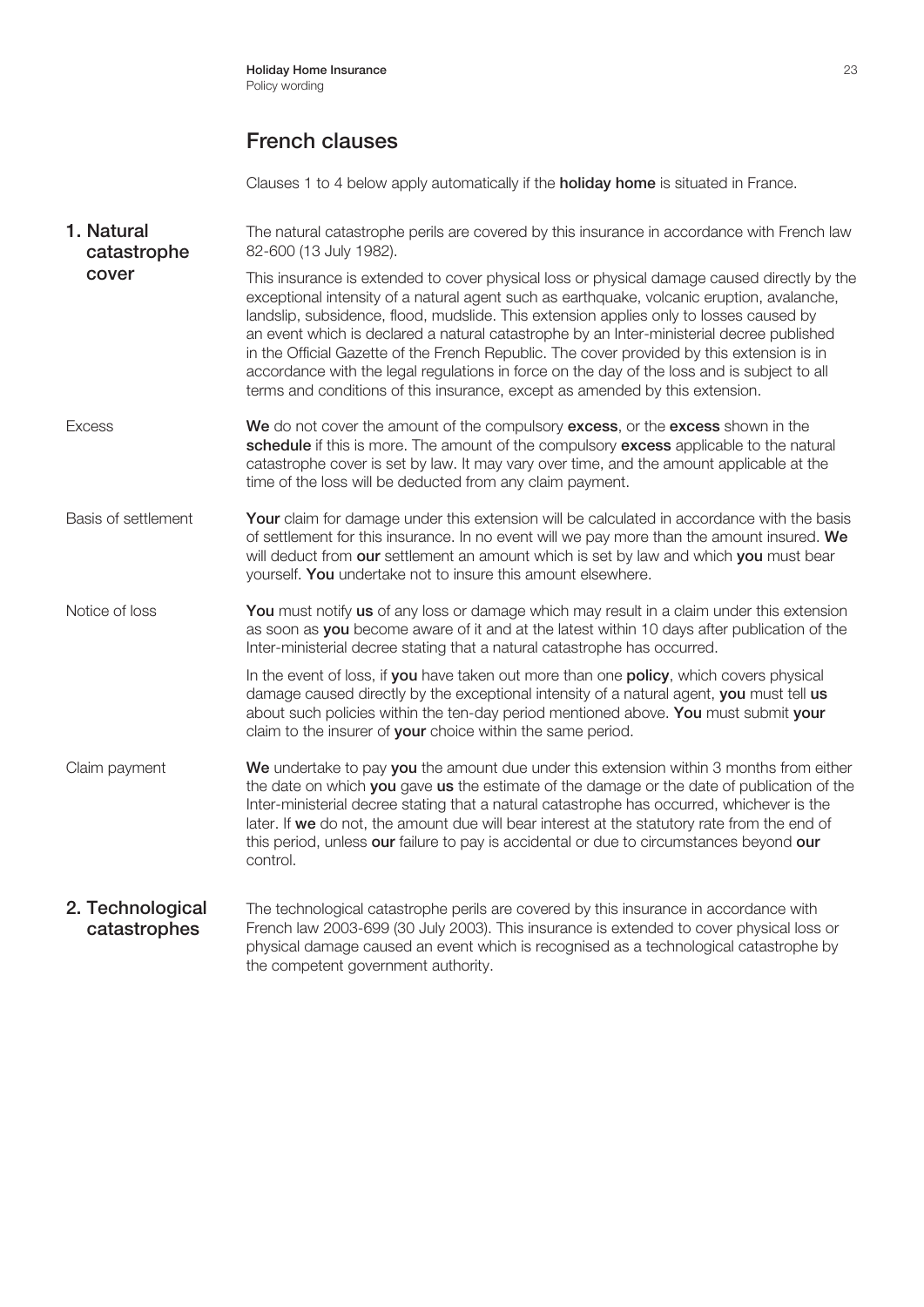Clauses 1 to 3 below apply automatically if the **holiday home** is situated in Spain.

If the indemnity you receive as a consequence of these clauses is less than what we would have paid had they not been in force, we will pay you the difference.

- 1. Pre-contractual In accordance with Royal Legislative Decree 6/2004 of 29th October approving the Law on Ordination and Supervision of Private Insurance as well as the Regulation on Ordination and Supervision of Private Insurance, the Insurer from whom cover has been requested, states: disclosure clause
	- (Spain)
- 1. That the insurance contract will be transacted with Hiscox Insurance Company Ltd, 1 Great St Helen's, London EC3A 6HX, England, or Syndicate 33 at LLOYD'S, registered at 1 Lime Street EC3M 7HA, London, England, (United Kingdom). LLOYD'S is an Association of Underwriters constituted by Act of Parliament. The Insurers will be mentioned in the Schedule. 2. That the Member State in charge of controlling the Insurers' activities is the United Kingdom and the Authority in charge of controlling the Insurers' activities is the 'Financial Conduct Authority', registered at 25 The North Colonnade, Canary Wharf, London E14 5HS, England. 3. That the applicable laws will be the Act 50/1980 of 8th October on Insurance Contracts, the Royal legislative Decree 6/2004 of Ordination and Supervision of Private Insurance, the Act 30/1995 of 8th November (if applicable) and related subordinate legislation. 4. That the arrangements for disputes and complaints will be the following: a. Internal arrangements. Any enquiry or complaint should be addressed in the first instance to your broker. Alternatively, your complaints should be sent to Hiscox at: Hiscox Customer Services Paseo de la Castellana, 20 2a Planta. 28046 Madrid Telephone: 91 781 63 00 Fax: 91 576 86 69 Email: atonclienhiscox@terra.es If you are not satisfied with the way a complaint has been dealt with, you may ask the Financial Ombudsman Service to review your case without affecting your legal rights. The address is: Financial Ombudsman Service Exchange Tower London E14 9SR Tel: 0800 023 4567 Email: complaint.info@financial-ombudsman.org.uk If you contact them or us, please quote the policy number shown in the schedule. Where the insurer is Syndicate 33 at Lloyd's you could address it, in writing, to: Lloyd´s Sucursal en España Apoderado General para España ('Lloyd´s Iberia Representative, SLU').

C/ José Ortega y Gasset, 7, Edificio Serrano 49 1ª planta 28006 Madrid Tel: 91-426 23 12 Fax: 91 426 23 94.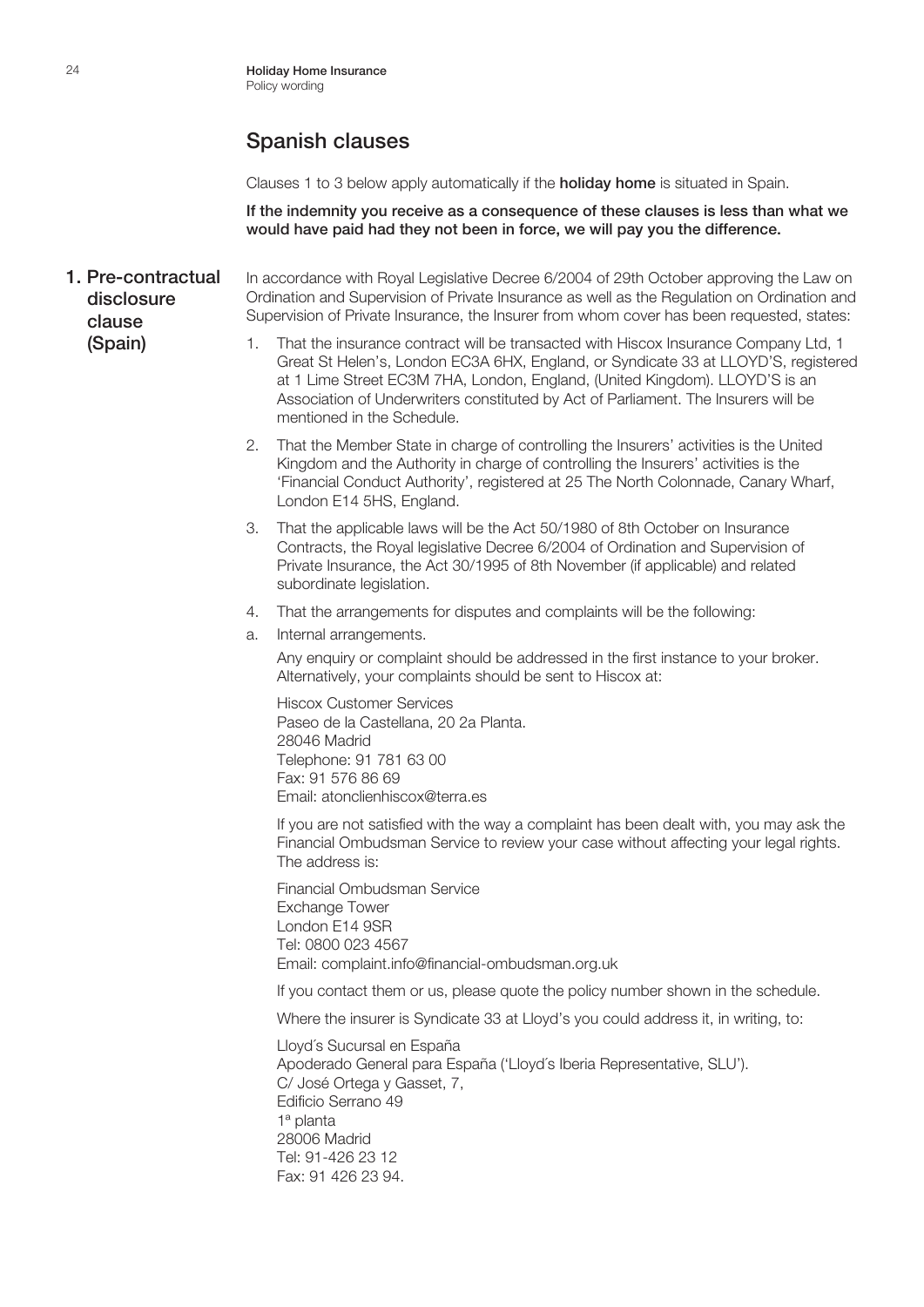Moreover, you may address your claim or complaint in the first instance or if you are not satisfied with the way a complaint has been dealt in Spain, to Policyholder & Market Assistance. The contact details are as follows.

Policyholder & Market Assistance Lloyd's Market Services 1 Lime Street Londres EC3M 7HA Tel: 020 7327 5693 Fax: 020 7327 5225 Email: complaints@lloyds.com

b. External arrangements.

we will pay you the difference.

In the event of a dispute, you may bring a claim before the Court of first instance corresponding to your domicile under section 24 of the Insurance Contracts Act. Similarly, you may voluntarily submit a dispute to arbitration in accordance with the terms of the Spanish Law for the protection of Consumers and Users and related subordinate legislation, without prejudice to the provisions of the Arbitration Law in the event that the parties submit any dispute to the decision of one or more arbitrators. In addition, and without prejudice to any action brought before a court of Law, a policyholder, insured or beneficiary may bring a claim before the Directorate General of Insurance if it is considered that the Insurer has used abusive practices or has prejudiced any of their rights deriving from the insurance contract.

- 2. Exclusion of We do not cover loss or damage caused by extraordinary flood, tsunami, unusual cycloni storms; falling astral bodies or meteorites; an **act of terrorism**, riot or civil commotion; acts of the armed forces or state security extraordinary events services in peace time. You are insured against loss or damage caused by these events by the 'Consorcio de Compensación Seguros' as explained in paragraph 3 below. If the indemnity you receive from the Consorcio is less than what we would have paid had this clause not been in force, losses arising from extraordinary events
- compensation by the consorcio de compensación de seguros for losses arising from extraordinary events

**3. Clause of** In accordance with articles 6 and 8 of the Consorcio de Compensación de Seguros's Legal Statute, which was enacted by article four of Law 21/1990, of December, 19th (Official Gazette December 20th), the policyholder of insurance contracts that must insert the charge in favour of the aforesaid Public Entity, and that are mentioned in article 7 of the same Legal Statute, have the faculty to contract the cover of extraordinary risks with any Insurance Entity which fulfil the conditions required by the legislation in force.

> Compensations deriving from losses arising from extraordinary risks taking place in Spain and affecting to risks located in Spain, and also, but only for personal insurance, extraordinary risks taking place abroad when the policyholder resides habitually in Spain, will be paid by the Consorcio de Compensación de Seguros if the policyholder has paid, in turn, the relevant charges to the Consorcio de Compensación de Seguros and provided that one of the following circumstances apply:

- a. The extraordinary risk that is covered by the Consorcio de Compensación de Seguros is not covered by any insurance **policy** taken out by the Insurance Entity.
- b. Although the risk is covered by the said **policy**, the obligations of the Insurance Entity can not be fulfilled because the Entity is declared insolvent by a court or because, the Insurer being under an insolvency proceedings, the Entity is subject to an audited winding up process or involved in a winding up process controlled by the Consorcio de Compensación de Seguros.

The Consorcio de Compensación de Seguros will act in accordance with the aforementioned Legal Statute (amended by Law 30/1995 of Ordination and Supervisión of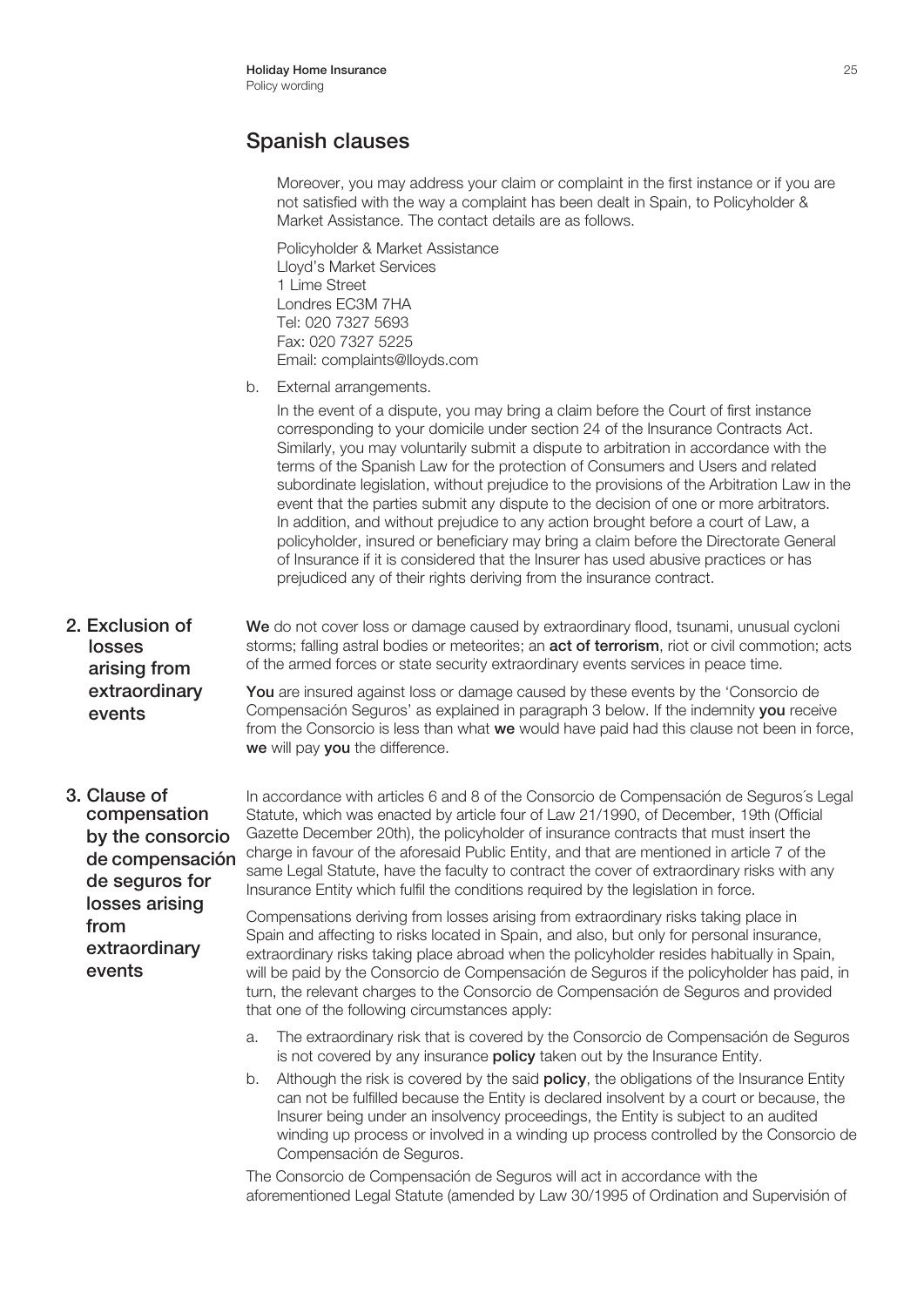Private Insurance, of 8th November 1995; by Financial Law 44/2002 of 22nd November, by Law 34/2003 of 4th November of Modification and Adaptation to the European regulation on private insurance and by Insolvency Law 22/2003 of 9th July), in accordance with Law 50/1980 of Insurance Contract of 8th October 1980; Royal Decree 300/2004 of 20th February of extraordinary risks regulation and other complementary regulation.

#### I. Summary of legal rules

covered

- 1. Extraordinary events The following will be extraordinary events:
	- a. The following natural phenomenon: earthquakes and tidal waves, extraordinary floods (including sea dashing), volcanic eruptions, unusual cyclonic activities (including extraordinary winds of more than 135 km/h and twisters), and the fall of astral bodies or meteors.
	- b. Violent acts resulting from terrorism, rebellion, sedition, insurrection, and popular tumult.
	- c. Events or acts of the Military Forces or State Securities Bodies in peace time.
- 2. Excluded risks In accordance with article 6 of the Regulation on Extraordinary Risks, the following damage or losses will not be compensated by the Consorcio de Compensación de Seguros:
	- a. Those which do not give rise to compensation under Insurance Contract Law.
	- b. Those suffered by people or goods which are covered by other insurance contract different from the one containing the compulsory charge in favour of the Consorcio de Compensación de Seguros.
	- c. Those caused by a fault or defect of the insured item or its evident lack of maintenance.
	- d. Those caused by armed conflicts, though they are not preceded by a formal declaration of war.
	- e. Those arising from nuclear energy despite the provisions of Law 25/1964 of 29th April. Notwithstanding the foregoing, it will be included direct damage in insured nuclear installations, when the damage comes from extraordinary risks affecting the installation itself.
	- f. Those caused by the simple action of time, and in the event of goods totally or partially dived, those caused by the simple action of waves or ordinary undercurrents.
	- g. Those caused by natural phenomenon different to the natural phenomena referred to in article one of the Regulation on Extraordinary risks, in particular those caused by the increase of the subsurface level, hillside's movement, ground´ sliding or settlement movements, rocks´ landslide and similar phenomena, save if the damage are caused manifestly by the action of the rainwater causing simultaneously a situation of extraordinary flood in the area.
	- h. Those caused by tumult acts in the course of public meetings and demonstrations further to the Ley Orgánica 9/1983, de 15 de Julio, as well as during legal strikes, except if the above acts could be qualified as extraordinary risks under section 1 of the regulation of extraordinary risks.
	- i. Those caused by acts of bad faith on the part of the insured.
	- j. Those arising from losses occurred within the waiting period set out in article of the Regulation on Extraordinary Risks.
	- k. Those occurred before the payment of the first premium or when, in accordance with the Insurance Contract Law, the cover of the Consorcio de Compensación is suspended or the insurance contract is extinguished due to the lack of payment of premiums.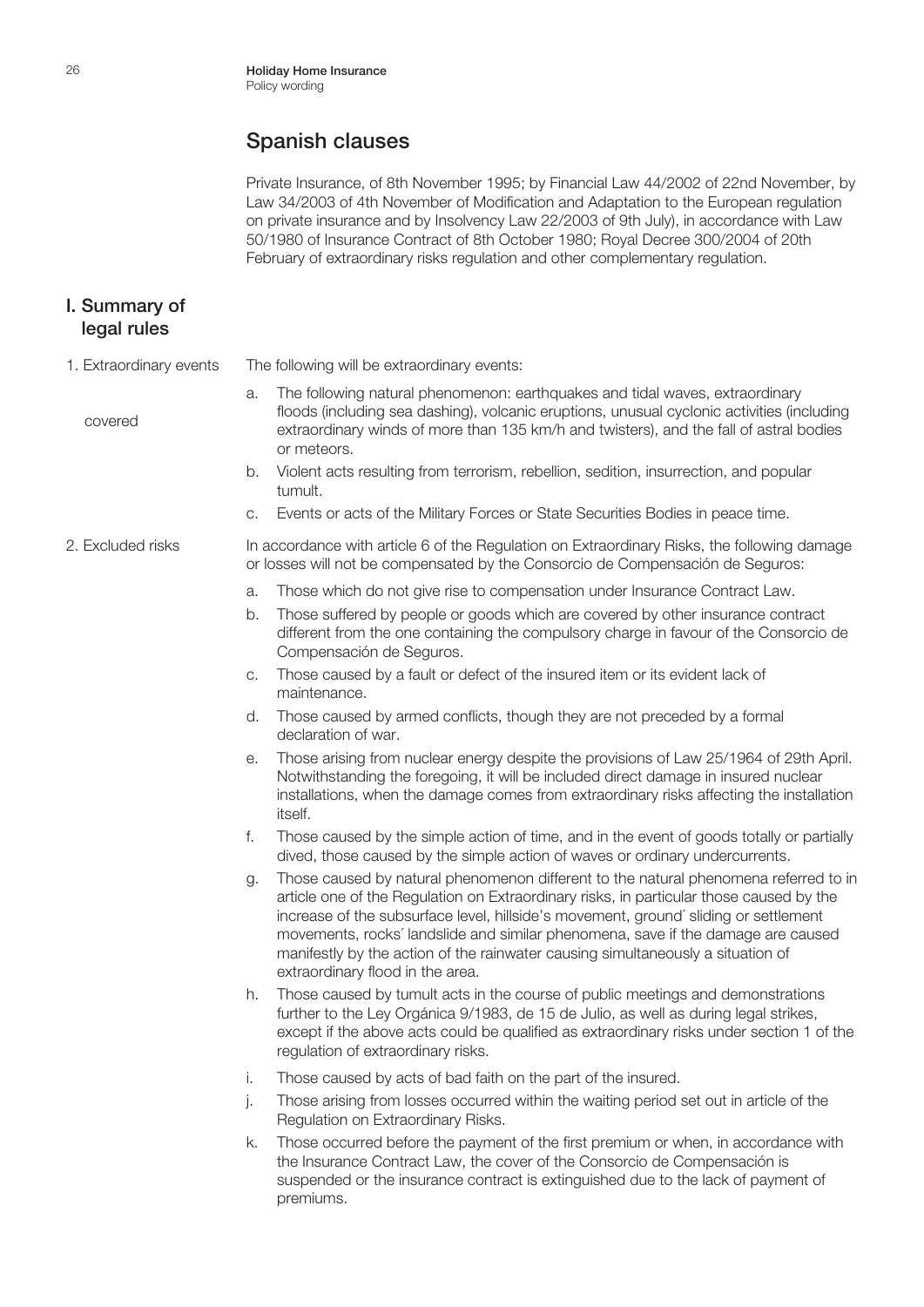- l. Those indirect damage or losses arising from direct or indirect damage different from the 'loss of profits' as per defined and limited by the regulation of extraordinary risks. In particular it is not covered any damage or losses arising from power cuts or alteration in the external power supply, gas, fuel-oil, gas-oil or other fluids, nor damage or indirect losses different to the mentioned in the preceding paragraph although the alterations arise from causes which are included in the extraordinary risks cover.
- m. Those considered by the Government to be a national calamity or catastrophe given their magnitude or importance.
- 3. Deductible In the case of direct damage, the deductible will be 7% of the amount of the damage to be compensated caused by the loss. However, this deductible will not apply to damage affecting to vehicles insured under motor insurance policies, household and community flat owners.

In the case of loss of profits, the deductible will be identical, in time or amount, as the deductible set out in the original **policy** for damage arising from ordinary loss of profits. If several deductibles covering loss of profits exist, the rules applying in the main coverage of the original **policy** will apply.

4. Extension of the The Consorcio de Compensación de Seguros will indemnify on a compensation basis cover. Agreements damage arising from extraordinary events occurred in Spain and affecting to risks located in of facultative inclusion Spain. Whenever the following clauses are contained in the ordinary policy: first risk in the ordinary policy insurance (partial value, with limit of indemnity, agreed value, other policies with derogation of the proportional rule); replacement value insurance; floating capital insurance; capital automatic revaluation insurance; margin clause insurance; or capital compensation clause between the several sections of the **policy**, or between the continent and the content; those insurance methods will also apply to the compensation of losses arising from extraordinary events in the same terms, and to the same assured goods and sum stated in the ordinary **policy**. Notwithstanding the foregoing, the Consorcio de Compensación de Seguros will apply, in any event, only for direct damage, the compensation of capitals in a policy between the relevant continent and content.

> These clauses can not be included in the extraordinary risks coverage without they being included in the ordinary **policy**.

5. Underinsurance and If at the occurrence date of the loss due to an extraordinary event, the total value sum overinsurance insured is inferior to the value of the insured interest, the Consorcio de Compensación de Seguros will indemnify the damage, in the same proportion in which the sum insured covers the insured interest. In this respect, the capitals fixed for the affected goods will be taken into account, despite they are in different policies, with compulsory charge in favour of the Consorcio de Compensación de Seguros, always provided that the policies are in force and within the **policy** period. The foregoing will be made separately and independently for the cover of direct damage and loss of profits.

> Notwithstanding the above, policies covering own motor damage, the cover of extraordinary risks by the Consorcio de Compensación de Seguros will guarantee the total insurable interest although the ordinary **policy** only does it partially.

If the sum insured markedly exceeds the value of the interest, the effectively caused damage will be indemnified.

II. Procedure to be In case of loss, the insured, policyholder, beneficiary or their legal representatives must:

a. Notify -within the maximum period of seven days from the date in which the loss is known - the occurrence of the loss to the relevant Regional Delegation of the Consorcio, depending on the place of the occurrence. The notification will be made either directly or through the insurer of the ordinary **policy** or through the insurance intermediary. The notification will be made in the approved form, which will be available in the Consorcio´s website (www.consorseguros.es) or in its offices or in the insurer´s offices. followed in case of loss to be compensated by the consorcio de compensación de seguros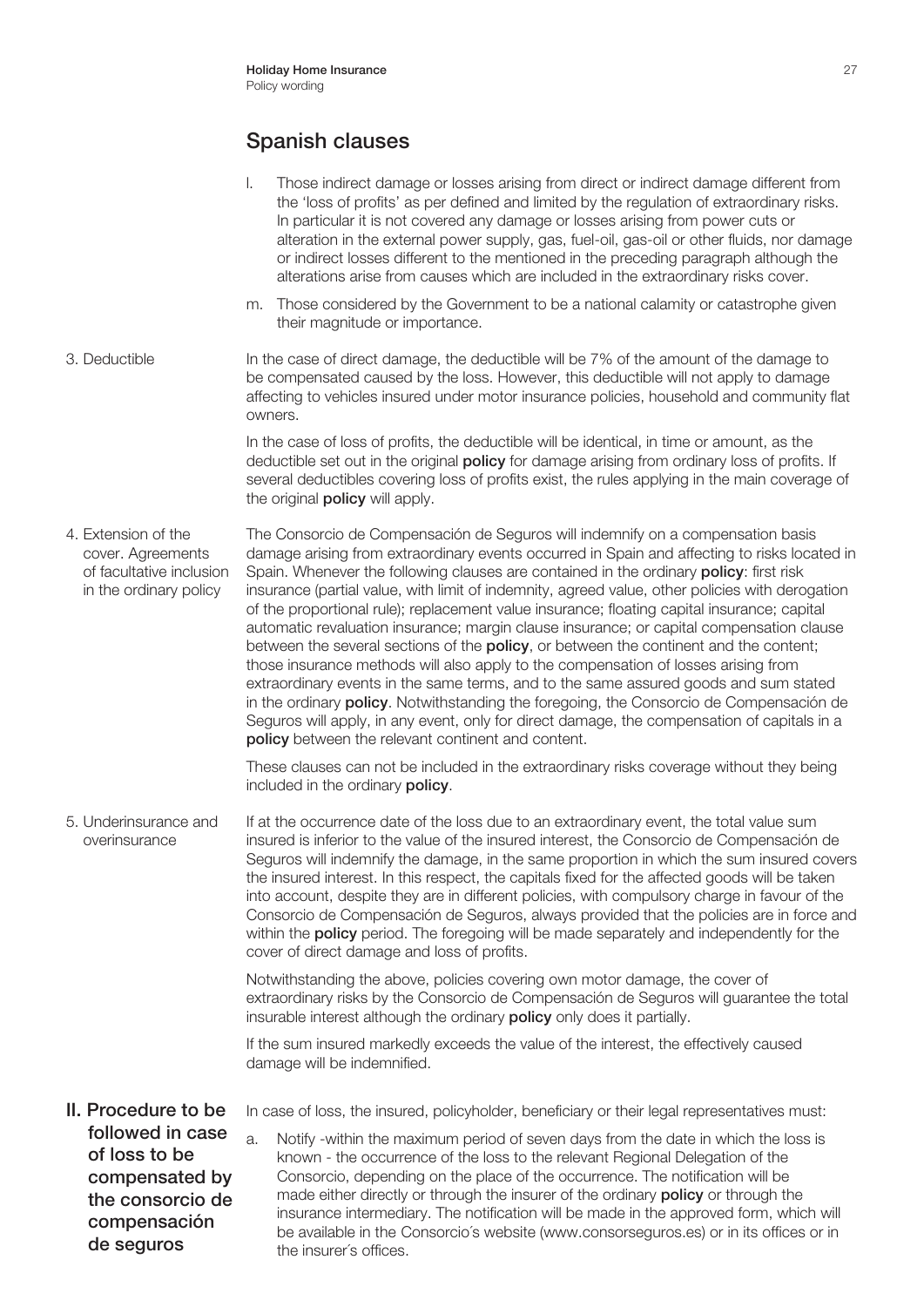The following documents will be enclosed:

- Photocopy of the DNI/NIF of the receiver of the indemnity.
- Photocopy of the general and particular conditions of the **policy** (individual or collective), its appendixes or endorsements, if any.
- Photocopy of the premium receipt in force at the occurrence date showing clearly the commercial premium and charge paid to the Consorcio de Compensación de Seguros.
- Details of the bank in which the indemnity will be paid, including Bank's number, branch´s number, control number and account number (account number, 20 numbers) as well as the bank´s address.
- b. Any trace or vestige of the loss must be kept to assist the loss adjuster´s job and, if this is absolutely impossible, to submit any documentation evidencing the damage such as photographs, Deeds, videocassettes or official certificates. Also, any invoice relating to the affected goods whose destruction can not be delayed must be kept.
- c. Adopt any necessary measure to reduce the damage as well as to avoid new damage or disappearances which would be the insured's responsibility.

To clarify any doubt that may arise regarding the procedure to be followed, the Consorcio de Compensación de Seguros has the following telephone number: +34 902 222 665.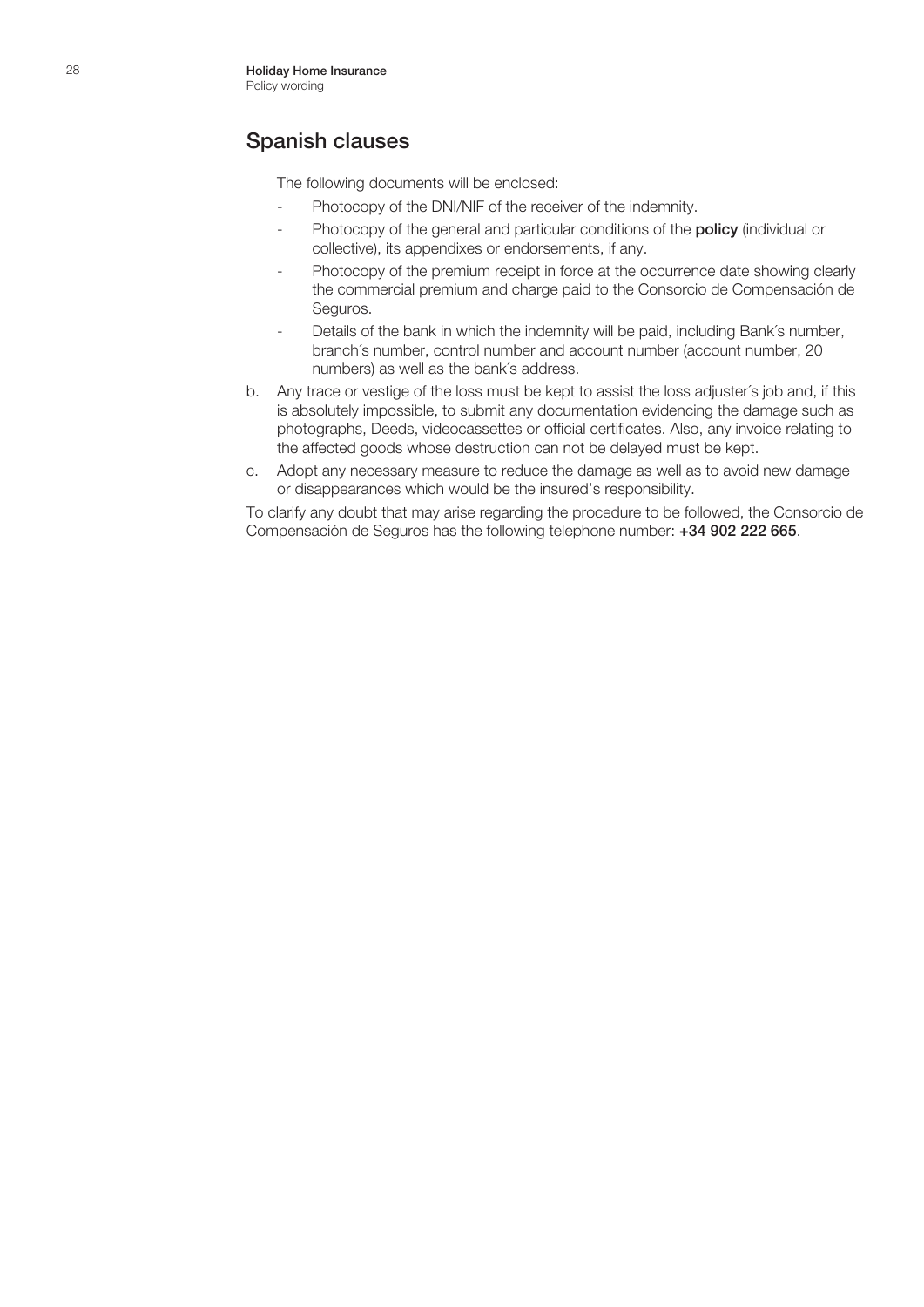## Complaints procedure

We are proud of our reputation for a quality service. If you feel that our service at any time falls below the standard you would expect, please contact our Customer Relations Representative on:

Telephone: 0800 116 4627/01904 681 198 Email: customer.relations@hiscox.com

Hiscox Customer Relations The Hiscox Building Peasholme Green York YO1 7PR

If you are not satisfied with the way your complaint has been dealt with, you may ask the Ombudsman to review your case without affecting your legal rights. The address is:

Financial Ombudsman Service Exchange Tower London E14 9SR

Telephone: 0800 023 4567 +44 20 7964 0500 from outside the United Kingdom.

If you contact them or us, please quote the policy number shown in the schedule.